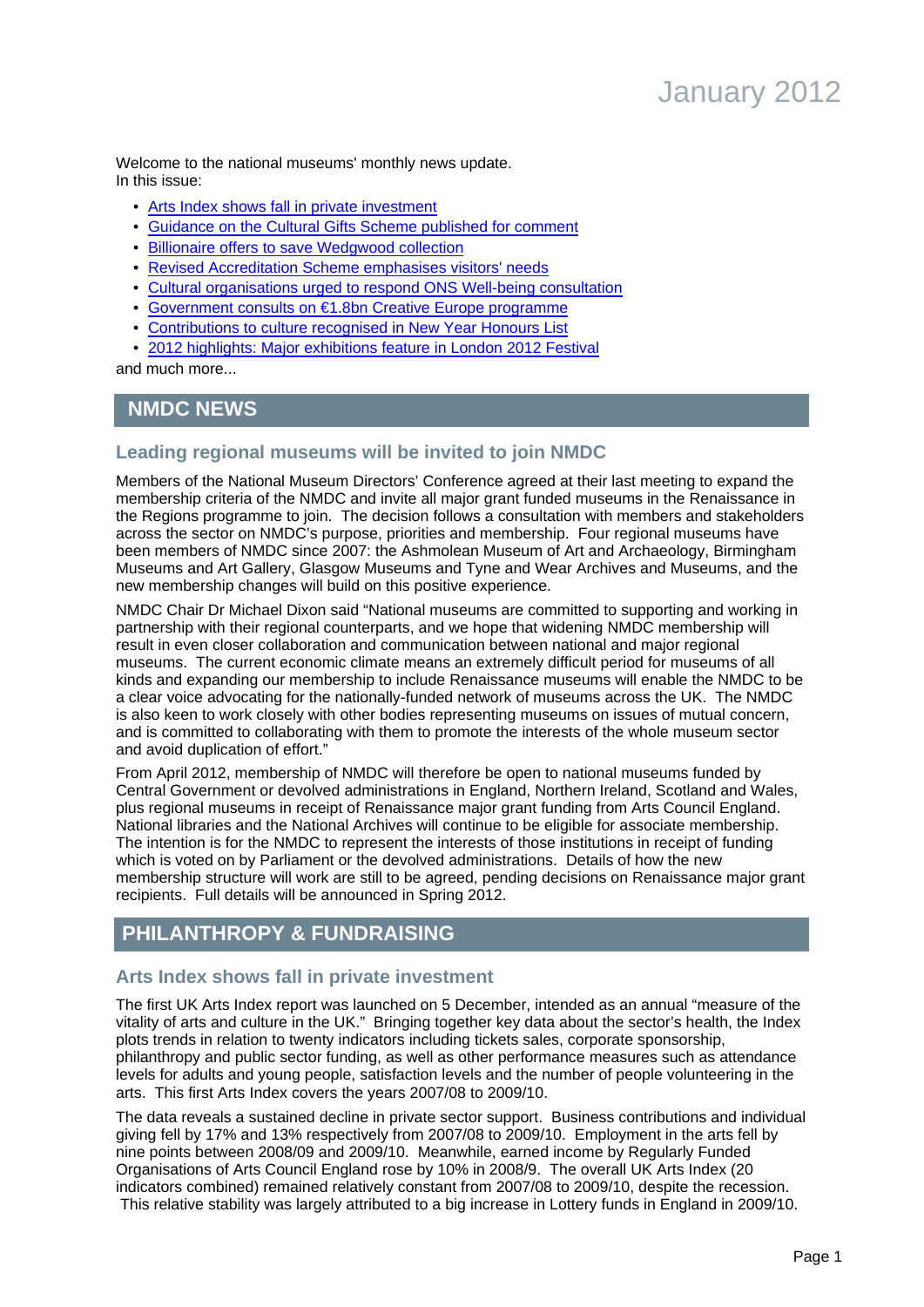The Arts Index is produced by the National Campaign for the Arts in partnership with Audiences UK and Audiences London and based on a similar index in the USA. [Audiences UK \(Executive](http://www.audiencesuk.org/news/arts-index) [Summary\)](http://www.audiencesuk.org/news/arts-index) [National Campaign for the Arts](http://www.artscampaign.org.uk/index.php?option=com_content&view=article&id=592&Itemid=16)

# <span id="page-1-0"></span>**Guidance on the Cultural Gifts Scheme published for comment**

The Department for Culture Media and Sport (DCMS) has published guidance on the Cultural Gifts Scheme (CGS) which will enable individuals and companies to donate pre-eminent and associated objects to cultural institutions in exchange for reductions in income tax, capital gains tax or corporation tax. These provisions will be introduced in the Finance Act 2012.

The document provides practical guidance on how to make an application to donate an object under the Scheme and provides a point of reference for museums and other cultural institutions. It explains who is eligible to apply and the types of objects that may be considered for donation, how objects to be donated will be valued, aspects of how the tax reduction will be calculated, and which institutions will be eligible to hold objects accepted for the benefit of the public or the nation.

The Acceptance in Lieu (AIL) Panel will consider all applications and assess the pre-eminence of objects offered. The total combined value of tax reductions available under the CGS and inheritance taxes offset under the AIL Scheme will be up to £30 million in any tax year and applications will be considered on a "first come, first served" basis.

Eligible institutions include any museum, art gallery, library or other similar institution having as its purpose the preservation for the public benefit of a collection of historic, artistic or scientific interest; or any body having as one of its purposes the provision, improvement or preservation of amenities enjoyed or to be enjoyed by the public. The title to objects accepted under the Scheme will transfer from the donor to the relevant Minister in England, Scotland, Wales or Northern Ireland, who will make arrangements for title to the object to then be transferred to an eligible institution or, if appropriate, for the object to be lent to an eligible institution. Unlike the Acceptance in Lieu Scheme, which relates to Inheritance Tax, the CGS does not allow the recipient institution to fund the difference between the tax reduction and the object's market value (called "hybrid offers"). Nor does it allow donations of property which is jointly-owned. Also, under the CGS, objects must be allocated and displayed for at least 100 days in eligible institutions (although short-term loans to other institutions may be permitted).

Interested parties have until **29 February** to comment on the Guidance. [DCMS](http://www.culture.gov.uk/publications/8667.aspx)

# <span id="page-1-1"></span>**Billionaire offers to save Wedgwood collection**

Mobile phone tycoon John Caudwell has offered to buy the collection of the Wedgwood Museum to preserve it for the region. The High Court ruled on 18 December that Staffordshire pottery collection owned by the Wedgwood Museum Trust was an asset of the Wedgwood company that went into administration in 2009 and could now be sold to pay creditors - including £134m owed to the Pension Protection Fund. In an interview with BBC News, Mr Caudwell, who founded mobile phone giant Phones 4u, spoke of his intentions to keep the collection together and preserve the history of Wedgwood's contribution to the British economy and society. [BBC News](http://www.bbc.co.uk/news/uk-england-stoke-staffordshire-16292687) [Birmingham Post](http://www.birminghampost.net/birmingham-business/birmingham-business-news/manufacturing-and-skills-business/2011/12/19/wedgwood-pottery-collection-can-be-sold-to-fill-pension-black-hole-high-court-rules-65233-29979714/#ixzz1iaFvG3qU)

# **Record growth in Art Fund membership**

The Art Fund has announced a 15% increase in membership in 2011 with 18,000 new members joining during the year. Art Fund Director Stephen Deuchar observed, "At a time when Britain's museums are facing cuts of at least 15%, our success with the National Art Pass in bringing a 15% growth in membership this year has shown that the public's appetite for great art remains undiminished." During 2011, the charity committed over £4.4 million to support the acquisition of almost 150 works of art by museums and galleries in the UK. It now has 90,000 members. [Art](http://www.artfund.org/news/1274/record-numbers-join-in-2011) [Fund](http://www.artfund.org/news/1274/record-numbers-join-in-2011)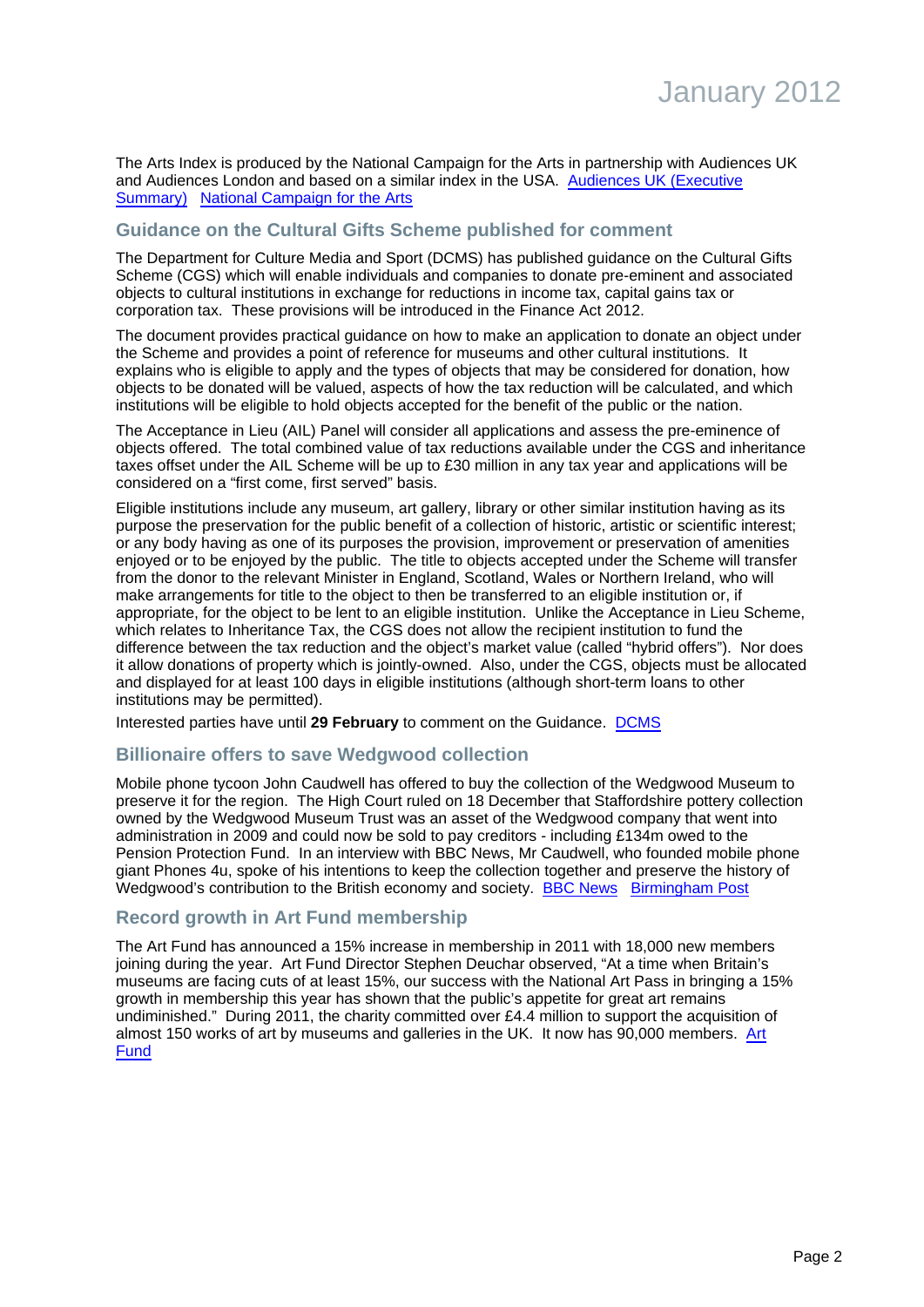### **Donor says £15m Zurbarán deal threatened by "evasions and disappointments"**

Businessman and philanthropist Jonathan Ruffer published an article in the Church Times on 16 December explaining why he has withdrawn his offer to purchase 12 paintings by Francisco de Zurbarán for £15m to keep them at Auckland Castle. The collapse of the deal was reported in the media on 8 December. Mr Ruffer, who was awarded the Prince of Wales Medal for Philanthropy in November, claimed Church Commissioners who own the paintings had put "unachievable conditions" on the deal. He was highly critical of the way his offer had been handled and those involved and said "The evasions and disappointments have come like grouse — sometimes singly, sometimes in coveys." However, BBC News reported on 23 December that the Church Commissioner representatives and Mr Ruffer have reached a new agreement to keep the paintings at the castle. The paintings have hung in Auckland Castle, the home of the Bishop of Durham, in a room specifically designed and built for them for 250 years. [Church Times](http://www.churchtimes.co.uk/content.asp?id=122023) [BBC News](http://www.bbc.co.uk/news/uk-england-tees-16313518)

# **Google gifts to Bletchley Park and Science Museum**

Google has donated £550,000 to the Bletchley Park Trust for the restoration of its World War Two codebreaking huts. The Trust needs to raise match funding to secure a £4.6m Heritage Lottery Fund grant. Google executive Simon Meacham has been supporting Bletchley Park's fundraising efforts and last year helped the Trust to purchase Alan Turing's papers. Peter Barron, head of external relations for Google in Europe, the Middle East and Africa, told the BBC: "I don't think it is an exaggeration to say that without Alan Turing, Google in the form we know it would not exist." In 2011, Google gave more than \$100 million to various organisations around the world.

Google and the Science Museum have also announced that the Museum will use a gift from Google to fund an exhibition in 2013 marking the centenary of Alan Turing's birth and a new permanent display, Making Modern Communications, that will explore the history of information and communication technologies and is scheduled to open in Summer 2014. Peter Barron, Director of External Relations at Google added: "The work of the Science Museum plays such an important role in educating and inspiring the next generation of scientists and engineers." [www.sciencemuseum.org.uk](http://www.sciencemuseum.org.uk/) [BBC](http://www.bbc.co.uk/news/magazine-15739984) [Google](http://www.google.com/landing/givesback/2011/)

# **LOST, FOUND AND SAVED FOR THE NATION**

# **Acceptance in Lieu scheme brings a dozen new gifts to the nation**

Arts Council England announced on 17 December that twelve works of art and objects of cultural significance had been acquired for the nation through the Acceptance in Lieu Scheme.

Rubens' painting The Triumph of Venus settled £4.4m of tax and has been temporarily allocated to the National Gallery pending a decision on permanent allocation. The Ashmolean Museum has been allocated a collection of 30 paintings, drawings and etchings by Walter Sickert which settled £680,000 of tax. Books, papers and scientific instruments of Nevil Maskelyne settled £397,264 of tax and have been temporarily allocated to the National Maritime Museum, the British Library and the Wiltshire and Swindon History Centre. Other recipients include the Amgueddfa Cymru - National Museum Wales, National Galleries of Scotland and the Laing Art Gallery. [Arts Council](http://press.artscouncil.org.uk/Press-Releases/Nation-to-receive-12-cultural-treasures-this-Christmas-58e.aspx)

#### **Export Committee calls for owners to compensate museums if items are withdrawn**

The Reviewing Committee on the Export of Works of Art and Objects of Cultural Interest published its annual report for 2010-11 on 13 December. Four objects, worth over £3.7 million, were saved from export in the last year and purchased for public collections across the UK, including a silver wine cistern of Thomas Wentworth and a zodiac settle by William Burges. However, matching funds could not be raised for seven items valued at over £66m, which were subsequently exported. These included a painting attributed to Sir Peter Paul Rubens, JMW Turner's Modern Rome – Campo Vaccino, Nicolas Poussin's Ordination and Frans Hals's Family Portrait in a Landscape. A further three items of outstanding significance remain in the United Kingdom instead of being exported abroad.

The Reviewing Committee's report welcomes the tax changes to encourage lifetime gifts of cultural objects but notes with regret the reduction in funding for the V&A Purchase Grant Fund and Scotland's National Fund for Acquisitions and in particular the National Heritage Memorial Fund. The Committee "urges Ministers most strongly" to restore the NHMF's level of grant-in-aid funding to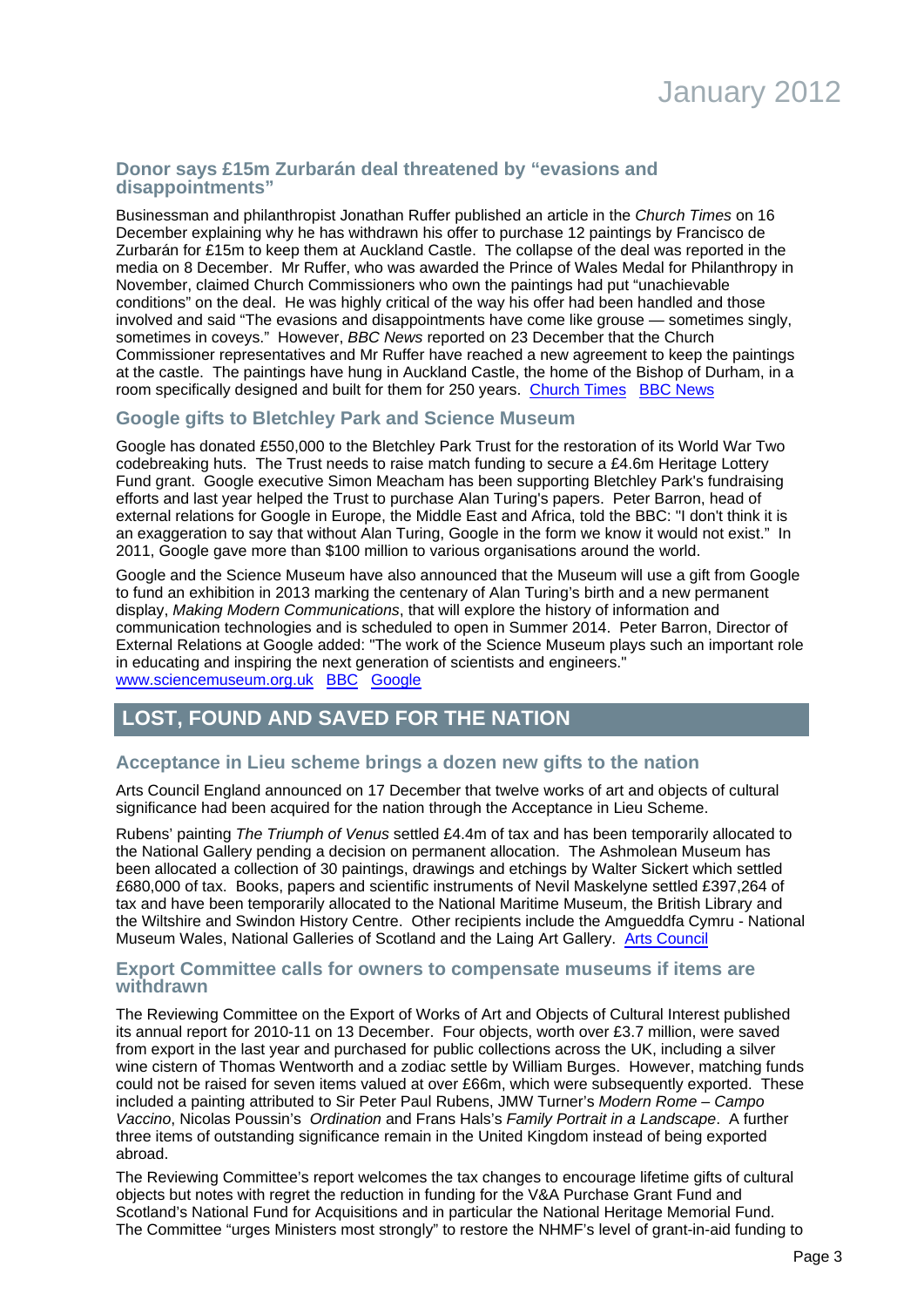

£10m a year.

The Committee has also suggested a change to the system to tackle the practice of applicants withdrawing licence applications after an institution has raised funds to purchase the object and despite a written undertaking to sell given by the applicant. The Committee reports that this has led to some public institutions wasting considerable time, effort and fundraising credibility. The Committee has proposed to DCMS that the system be changed so that those who have made a serious expression of interest and raised funds to make a matching offer should be compensated for all 'loss and damage' they have suffered as a result of relying on the owner's undertaking, just as if a binding contract to sell were in place. Such compensation should extend to funding bodies which have also suffered loss and damage as a result of the owner's refusal to accept a matching offer. **[DCMS](http://www.culture.gov.uk/news/media_releases/8701.aspx)** 

#### **Treasure and Portable Antiquities Scheme reports**

The Treasure Report published on 14 December reveals 778 reported cases in England, Wales and Northern Ireland during 2009. Of these finds, 261 have been, or are in the process of being, acquired by museums across the country, including the Staffordshire Hoard acquired by Birmingham City Council and Stoke-on-Trent City Council. The number of cases where one or more parties have waived their right to a reward has increased from 51 in 2008 to 71 in 2009, enabling museums to acquire such finds at no or reduced cost. 381 finds were disclaimed and subsequently returned to the finders/landowners. As in previous years, metal-detecting accounts for the vast majority (94.73%) of Treasure cases reported in England and Wales. Archaeological finds account for only 2.69% of 2009 Treasure cases.

The Portable Antiquities Scheme Report was also published on 14 December and highlights a further 157,188 recorded finds in 2009/2010. The Portable Antiquities Scheme (PAS) is a voluntary scheme (managed by the British Museum) to record archaeological objects (not necessarily Treasure) found by members of the public in England and Wales. [DCMS](http://www.culture.gov.uk/news/news_stories/8709.aspx)

#### **Barbara Hepworth sculpture stolen from London park**

A 2-metre high sculpture by Barbara Hepworth was stolen from Dulwich Park in South London on 20 December. The work was one of six casts called Two Forms (Divided Circle), made in 1969. It was acquired by the Greater London Council in 1970. [The Guardian](http://www.guardian.co.uk/artanddesign/2011/dec/20/barbara-hepworth-sculpture-park-stolen)

# **MUSEUM NEWS**

#### <span id="page-3-0"></span>**Revised Accreditation Scheme for museums emphasises visitors' needs**

Arts Council England, in partnership with CyMAL: Museums Archives and Libraries Wales, Museums Galleries Scotland and the Northern Ireland Museums Council, has launched a revised Accreditation Scheme for museums and galleries across the United Kingdom. The revised scheme puts a greater emphasis on visitors' needs, encouraging museums to develop new and imaginative ways for visitors to interact with collections. The process for obtaining Accredited status has also been streamlined to allow museums to focus on their aims and ambitions for the future. The changes are intended to make the Accreditation a focused development tool for museums aiming to improve, encouraging greater resilience through effective forward planning. The scheme re-opened for applications on 13 December.

Accreditation is a renewable status. Museums currently Accredited under the 2004 standard will be invited to renew their status against the new standard over a five year period, which will respect their existing planning cycles. There are currently 1,713 fully Accredited museums in the UK. [Arts](http://www.artscouncil.org.uk/news/arts-council-englands-touring-programme-open-appli/) **[Council](http://www.artscouncil.org.uk/news/arts-council-englands-touring-programme-open-appli/)** 

#### **Arts Council opens strategic touring programme**

The Arts Council's strategic touring programme was launched on 5 December 2011. The Arts Council also published guidance for applicants on 20 December. This £45 million programme aims to encourage collaboration between cultural organisations and reach audiences across England. £15 million of funding is available in the first year of the programme (2012/13). The scheme will support touring across all artforms with award of £10,000 and above. The Arts Council welcomes applications from museums for the touring of projects which are explicitly linked with arts activity through the strategic programme. Museums can apply to fund projects under any of ACE's six artforms: combined arts, dance, literature, music, theatre and visual arts.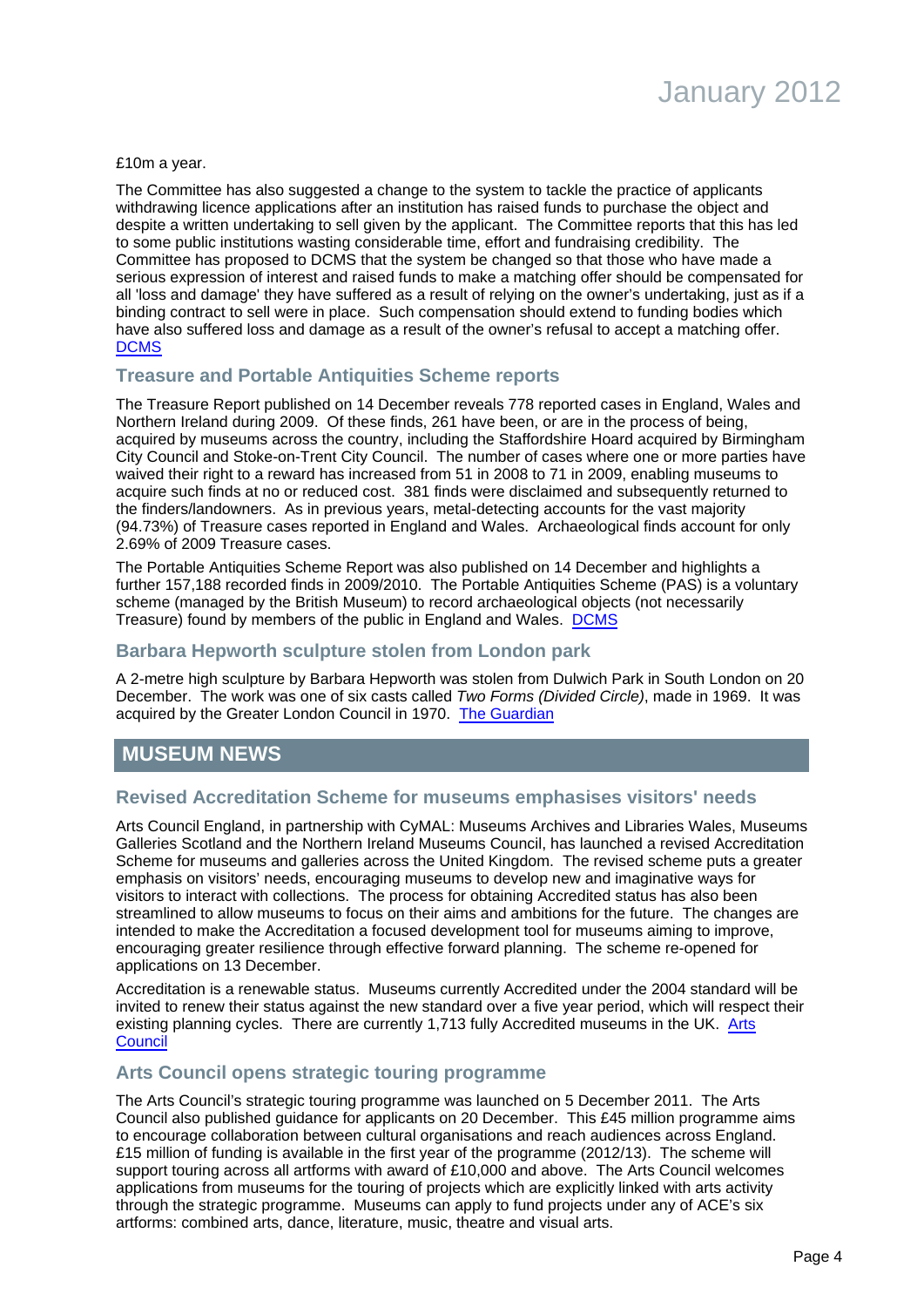In a statement explaining how museums now fit within the Arts Council funding programmes, ACE said: "We will not be able to support museums touring through this programme which has no explicit link with artistic activity. We expect the main source of funding for museums activity between 2012-15 to be our Renaissance programme and the Heritage Lottery Fund, with arts activity supported through other Arts Council programmes including the strategic touring programme. However, during this three-year period we will continue to explore the wider issue of museums touring as one of the future opportunities for further integration between arts and museums work."

There will be a series of briefing events in February 2012 for applicants looking to apply for the strategic touring programme. [Arts Council England](http://www.artscouncil.org.uk/funding/apply-for-funding/strategic-funding/grant-programmes/strategic-touring-programme/)

# **Latest Taking Part data published**

The latest results from the Taking Part household survey, which has been run by DCMS since 2005, have been published. The figures, which cover October 2010 to September 2011, show the highest levels of engagement with the arts and attendance at heritage sites, museums and galleries since the survey began.

Museums

• Between 2005/06 and 2011 the proportion of people visiting a museum or gallery in the last year significantly increased (from 42.3% to 47.1%);

• While people who live in rural areas are just as likely as people in urban areas to have visited a museum or gallery in the last year, there are variations by region;

• In 2011, Londoners (56.1%) had the highest levels of attendance, while those in the East Midlands (39.5%) had the lowest levels of attendance. Since 2005/06, the proportion of people visiting museums or galleries increased in all regions except for East Midlands and the South West;

• The most recent period shows a significant increase in the proportion of black and minority ethnic (BME) groups visiting a museum or gallery in the last year from 35.4 per cent (in 2005/06) to 40.6%. However, this level is significantly lower than the percentage of white adults visiting (47.9%);

• 25.9% adults had visited a museum or gallery website, an increase from 15.8 per cent in 2005/06. The Taking Part Survey added new questions on museum or gallery websites from July 2011. In this period, of those who had visited a museum or gallery website, 17.6% had taken a virtual tour of a museum or gallery and 13.5% had viewed or downloaded an event or exhibition. Libraries

• In 2011, 39% of adults had used a library in the last 12 months, a significant decrease from 48.2% in 2005/06, but showing no further change from 2009/10.

Big Society

• The proportion of adults volunteering in the last 12 months remained at 23.8% in 2011. 7.1% of all adults had volunteered in any DCMS sector. Of those who volunteered, 8.8% had done so in the arts sector which is a significant increase from 2005/06 (6.3%).

**Olympics** 

• Almost two thirds (64.5%) of adults are slightly or strongly supportive of the 2012 Olympic and Paralympic Games;

• 85.6 % of adults intend to follow the London 2012 Olympic or Paralympic Games; with 25.3 % of adults actively getting involved in the Games. [DCMS](http://www.culture.gov.uk/news/news_stories/8737.aspx)

# **Catalyst: Endowments deadline**

The closing date for Catalyst: Endowments applications to the Heritage Lottery Fund is 16 January. Catalyst: Endowments is a £30m investment in a match-funding initiative for the creation of endowments to support the UK's heritage from the Heritage Lottery Fund (HLF) and the Department for Culture, Media and Sport (DCMS). Organisations who intend to apply should already have registered a pre-application enquiry online. Final decisions will be taken by DCMS Ministers and the HLF Board of Trustees (for applications across the UK) and will be announced at the end of March 2012. [HLF](http://www.hlf.org.uk/HowToApply/programmes/Pages/Catalyst.aspx)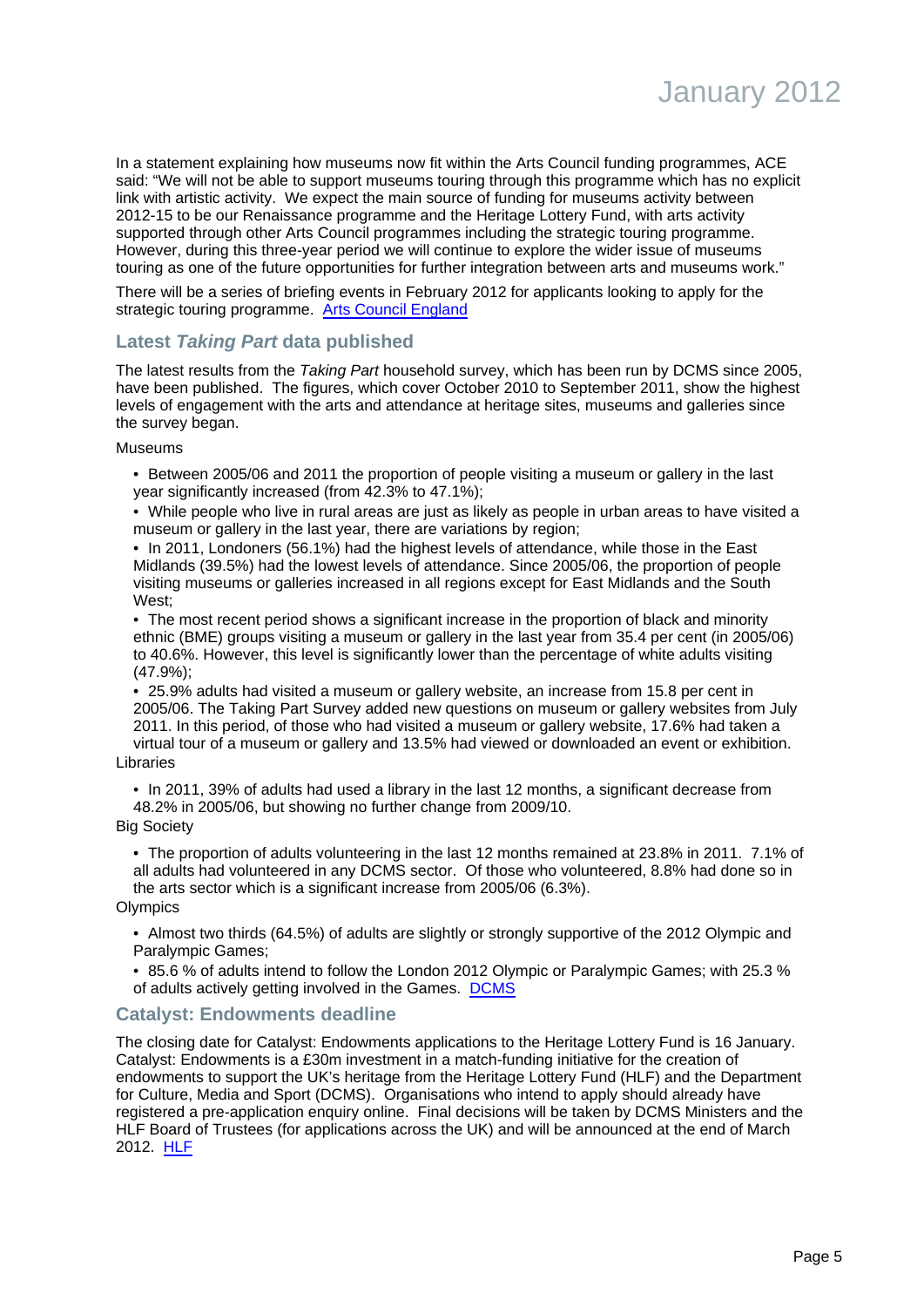

# **Sharing Treasures scheme of national museum loans extended**

Sharing Treasures, the Welsh Government's flagship scheme to allow museums to borrow items from the collections of National Museums Wales, is to be widened, Heritage Minister Huw Lewis AM has announced. Under the scheme, local museums can apply for grants to put on exhibitions and raise gallery standards so that they can borrow items from national collections for display.

Following an independent review, the scheme will now be more flexible to allow museums to apply for grants to develop touring exhibitions as well as apply for a grant more than once so that they can develop successful projects. The scheme will also be extended to allow libraries and archives to borrow items from the collections of National Museums Wales and other UK national organisations. It was also announced that up to £100,000 will be made available from the Heritage Lottery Fund in 2012/13 to support the scheme, which will match the Welsh Government's investment. [Welsh](http://wales.gov.uk/newsroom/cultureandsport/2011/111128sharingtreasuresrelaunched/?lang=en) **[Government](http://wales.gov.uk/newsroom/cultureandsport/2011/111128sharingtreasuresrelaunched/?lang=en)** 

### **£1 million for Scotland's museums and galleries**

The Scottish Government has allocated project funding of £970,000 and £100,000 capital funding to museums from its 2012-13 draft budget. More than 260 accredited museums and galleries are eligible to apply for the funding, which is administered by Museums Galleries Scotland on the Scottish Government's behalf. £400,000 revenue funding is available for accredited museums and galleries, with the remaining funds ring-fenced for the Recognised Collections which are of national and international significance. [Scottish Government](http://www.scotland.gov.uk/News/Releases/2011/12/22110017)

### **National Museum of Science and Industry changes**

MOSI (Museum of Science and Industry, Manchester) is to join the National Museum of Science and Industry group (NMSI) in January 2012. Both organisations have been exploring the benefits of a merger for several months and have now concluded that "the cultural synergies and visitor benefits would be significant." MOSI is one of the most popular attractions in the North West, attracting up to 800,000 visitors a year. NMSI currently comprises the Science Museum, National Railway Museum and National Media Museum. The merger means the new museum group will reach over five million visitors annually.

Meanwhile, **Colin Philpott** has announced that he will step down as Director of the National Media Museum in the spring. He has been Director since 2004 and has now decided to take the opportunity to pursue long term and creative projects beyond the National Media Museum which include the publication of a book next year.

The announcement is part of a reorganisation at the senior levels of the National Museum of Science and Industry (NMSI). As a result, there will no longer be a Director-level role at the National Media Museum. A newly created position of Head of the National Media Museum will report into the Deputy Director of the Science Museum. [NMSI announcement](http://www.sciencemuseum.org.uk/about_us/press_and_media/press_releases/2011/12/NMSI%20Merger%20with%20MOSI.aspx) [National Media Museum](http://www.nationalmediamuseum.org.uk/AboutUs/PressOffice/2011/December/DirectoroftheNationalMediaMuseumstepsdown.aspx)

#### **Also**

Roger Highfield, NMSI's new Director of External Affairs and the former Editor of New Scientist has written a blog for DCMS looking at how "geek chic" and the popularity of Professor Brian Cox have transformed perceptions of scientific heritage. [DCMS](http://blogs.culture.gov.uk/main/2011/12/post_20.html)

#### **London parking charges could affect success of cultural organisations**

In a letter to the Guardian published on 11 December, the Directors of leading cultural venues in central London, including the National Portrait Gallery, Science Museum and Tate, urged Westminster Council to reconsider new parking policies which, they argued, "will have such a detrimental effect on the success of cultural organisations in Westminster and the economy of London in general." The letter said the proposals, which would introduce charges up to £4.40 an hour from 6.30pm to midnight Monday to Saturday and 1pm to 6pm on Sunday, are "likely to have a serious impact on our visitors and audiences at a time when arts budgets are already being severely challenged by cuts in government spending." The London Evening Standard reported on 15 December that a High Court Judge has ordered Westminster Council to postpone the introduction of the charges until after the Olympic Games. [London Evening Standard](http://www.thisislondon.co.uk/standard/article-24021812-parking-charges-victory-as-nightlife-tax-is-abandoned.do) [Guardian](http://www.guardian.co.uk/uk/2011/dec/11/west-end-curbs-on-parking)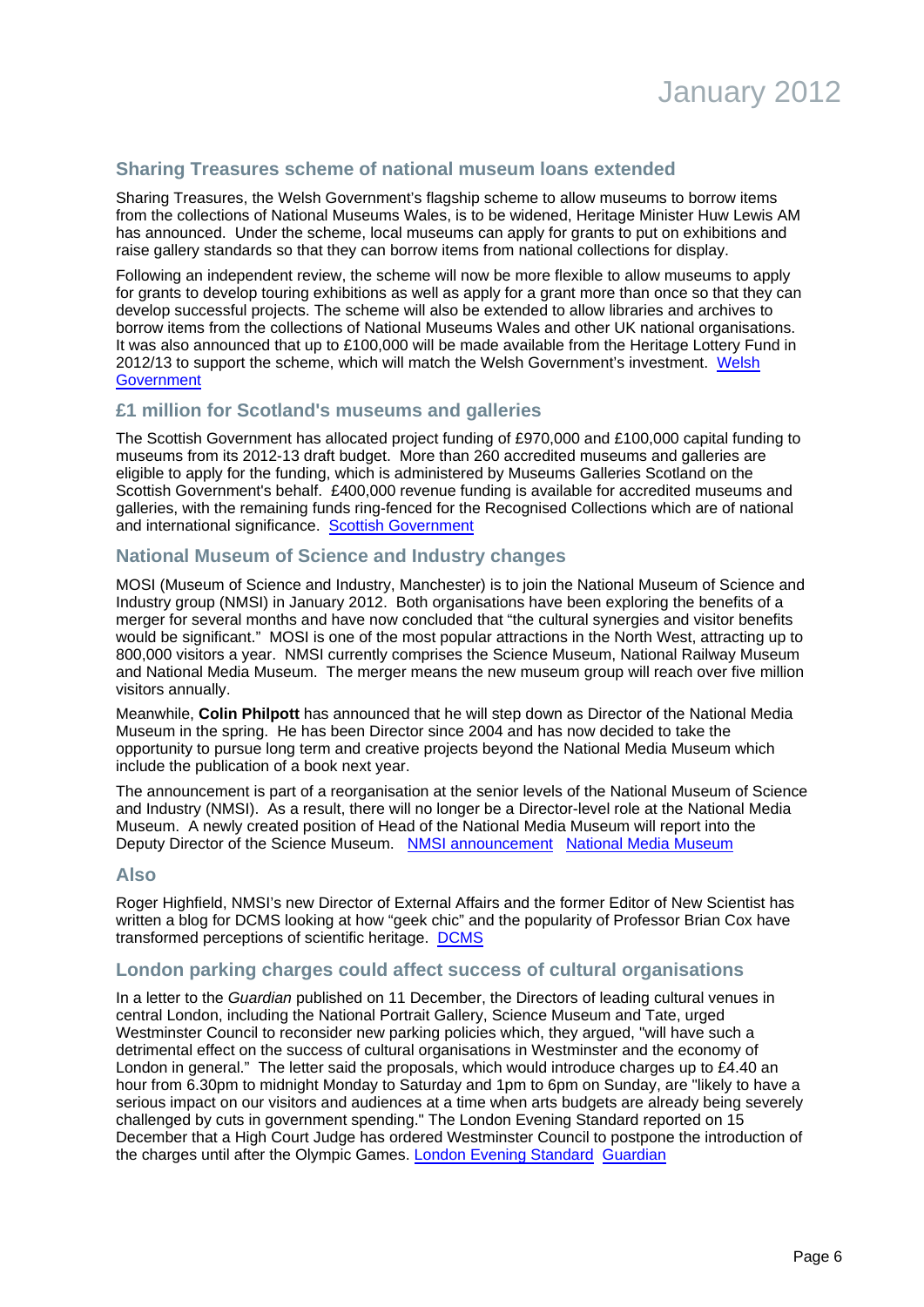# **Brain responds differently to art we believe is fake**

Research at the University of Oxford using brain scanners has found that being told that a work of art is authentic or fake alters the brain's response to the visual content of artwork. Fourteen participants were placed in a brain scanner and shown images of works by 'Rembrandt' – some were genuine, others were convincing imitations painted by different artists. Neither the participants nor their brain signals could distinguish between genuine and fake paintings. However, when a participant was told that a work was genuine, it raised activity in the part of the brain that deals with rewarding events, such as tasting pleasant food or winning a gamble. Being told a work is not by the master triggered a complex set of responses in areas of the brain involved in planning new strategies.

The study, published in Frontiers in Human Neuroscience, was carried out by Professor Andrew Parker and Mengfei Huang of the Department of Physiology, Anatomy and Genetics, in collaboration with Dr Holly Bridge at the Oxford Centre for Functional Magnetic Resonance Imaging of the Brain (FMRIB) and Professor Martin Kemp of University of Oxford's History Faculty. [University of Oxford](http://www.ox.ac.uk/media/news_stories/2011/110611.html)

# **Launch of International Museum Day 2012**

The worldwide community of museums will celebrate the 35th anniversary of International Museum Day around 18 May 2012. The International Council of Museums (ICOM) has announced that the theme for 2012 will be Museums in a Changing World: New Challenges, New inspirations. In 2011, International Museum Day garnered record-breaking participation with almost 30,000 museums hosting events in more than 120 countries. In the UK, the event coincides with Museums at Night and Scotland's Festival of Museums. [ICOM](http://network.icom.museum/imd2012)

# **Museums at Night – Connect 10**

Culture 24 has announced that Museums at Night 2012 will be able, for the first time, to use some of its funding to provide financial support for events in museums. The Arts Council are funding Connect 10, a national competition for cultural venues to win the opportunity for an artist to appear at a meet-the-artist event during Museums at Night 2012 (18-20 May). Bob and Roberta Smith, Martin Parr and Polly Morgan are among the ten artists who have signed up to the project. Up to thirty venues will compete to 'win' one of the artists, and will need to mobilise support from their communities to get as many public votes as possible for their event. The venues will also win a small bursary to fund an event. The deadline for submitting event ideas is 31 January. Voting will take place throughout February and close in early March, when the results will be announced.

Museums at Night also has support from HLF to fund clusters of venues coming together on joint event offers in North Lincolnshire around Scunthorpe, and in North Norfolk around Sheringham. [Connect 10](http://museumsatnight.wordpress.com/2011/11/29/connect10-information-for-venues/) [Museums at Night](http://www.museumsatnight.org.uk/)

#### **Also**

The actor Meryl Streep has donated the fee she earned for playing Margaret Thatcher in the film The Iron Lady to help establish a **National Women's History Museum** in Washington DC. Ms Streep is a spokesperson for the National Women's History Museum, and has donated \$1 million to the \$400m project. The proposed location is adjacent to the National Mall, home to many major museums including the National Gallery of Art, National Museum of Natural History and National Air and Space Museum. [More](http://www.nwhm.org/)

Applications are now open for the **Museums + Heritage Awards** for Excellence 2012 with 11 categories of award including a new Sustainability Award. The deadline for entry is Friday 10 February. Museums + Heritage

# **CULTURAL POLICY NEWS**

# <span id="page-6-0"></span>**Cultural organisations urged to respond to ONS Well-being consultation**

The Office of National Statistics has published its proposed indicators for measuring national well-being, which currently include no reference to culture. The ONS is now consulting on the proposed set of domains and headline indicators. These include individual well-being and the factors directly affecting it: relationships, health, what we do, where we live, personal finance, education and skills; as well as more contextual domains: governance; the economy, the natural environment. Cultural organisations are being urged to respond to the consultation and emphasise the role of culture in well-being.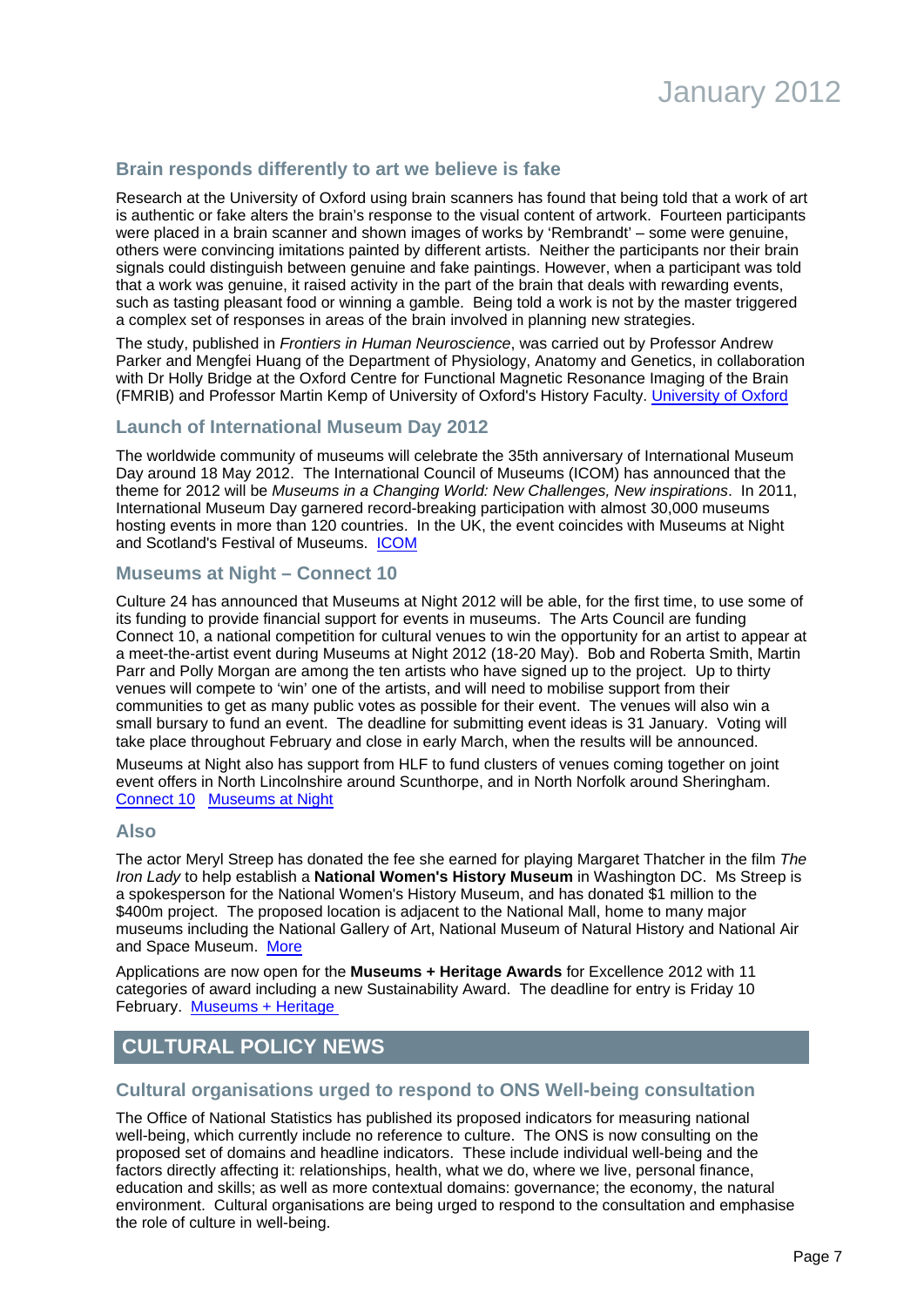The Office for National Statistics' Measuring National Well-being (MNW) Programme was launched in November 2010 to provide a fuller understanding of 'how society is doing' than economic measures alone can provide. The aim of the programme is to develop and publish an accepted and trusted set of National Statistics that helps people to understand and monitor national well-being.

#### The consultation closes on **23 January**. [Office of National Statistics](http://www.ons.gov.uk/ons/about-ons/consultations/open-consultations/measuring-national-well-being/index.html)

### **Government plans to improve UK's copyright laws**

The Intellectual Property Office is consulting on proposals to modernise the copyright system and remove unnecessary barriers to growth, following the recommendations in the Hargreaves Review of Intellectual Property and Growth. The proposals include establishing licensing and clearance procedures for 'orphan works' (material with unknown copyright owners). This would open up a range of works that are currently locked away in libraries and museums and are unavailable for consumer or research purposes. The British Library, Collections Trust and major museums have been arguing for this change for several years. Other proposals that may be relevant to museums include:

• Introducing an exception for parody and pastiche, to give comedians and other people the creative freedom to parody someone else's work without seeking permission from the copyright holder.

• Introducing provision for voluntary extended collective licensing schemes, which would make it simpler to get permission to use copyrighted works and help ensure rights owners are paid.

• Modernising other exceptions to copyright including those for education, quotation, and people with disabilities.

The consultation period runs until **21 March.** [Intellectual Property Office](http://www.ipo.gov.uk/about/press/press-release/press-release-2011/press-release-20111214.htm)

### <span id="page-7-0"></span>**Government consults on €1.8bn Creative Europe**

#### **programme**

The UK Government is seeking views on the European Commission's proposals for a new  $\epsilon$ 1.8 billion Creative Europe programme. The programme, which was unveiled last month, would run from 2014 to 2020 and has three strands:

- €210m cross-sectoral strand for all the cultural and creative sectors, including a new financial facility to provide loans for small- and medium-sized enterprises, develop financial institutions' expertise and understanding of the cultural and creative sectors, and improve the sectors' ability to attract loans and private investment;
- €500m Culture strand for the cultural and creative sectors, which will seek to strengthen business and technical capacity, promote transnational policy coordination and support prizes and actions to make cultural and creative products more widely visible and accessible across Europe; and
- £900m MEDIA strand for the audiovisual sector.

The overall aim of the programme is to promote European cultural and linguistic diversity and to strengthen the competitiveness of the cultural and creative sectors in Europe. DCMS invites views on the proposals to inform the UK Government's approach to negotiations in the EU Council and European Parliament during 2012. Consultation questions include:

- What benefit has the current Culture/MEDIA/MEDIA Mundus programme brought to your organisation/sector?
- Is there still a need for EU action in the cultural and creative sectors? If so, why?

• That would be the impact if there were no EU programmes for the cultural and creative sectors? The consultation will run until Friday 16 March 2012. [UK Consultation](http://www.culture.gov.uk/consultations/8695.aspx) [DCMS](http://www.culture.gov.uk/news/news_stories/8719.aspx) [European](http://europa.eu/rapid/pressReleasesAction.do?reference=IP/11/1399&format=HTML&aged=0&language=EN&guiLanguage=en) **[Commission](http://europa.eu/rapid/pressReleasesAction.do?reference=IP/11/1399&format=HTML&aged=0&language=EN&guiLanguage=en)** 

#### **Year of Creative Scotland 2012**

The Year of Creative Scotland 2012 was launched on 1 January and is intended to "put Scotland's creativity in the global spotlight with a focus on cultural tourism and developing our creative sector and events industry." Creative Scotland will invest £6.5 million of National Lottery funds in the Year of Creative Scotland 2012 programme. Programmes include:

- Creative Place Awards celebrating the creativity of smaller communities across Scotland;
- Celebration of Contemporary Scottish Printmaking between July-September;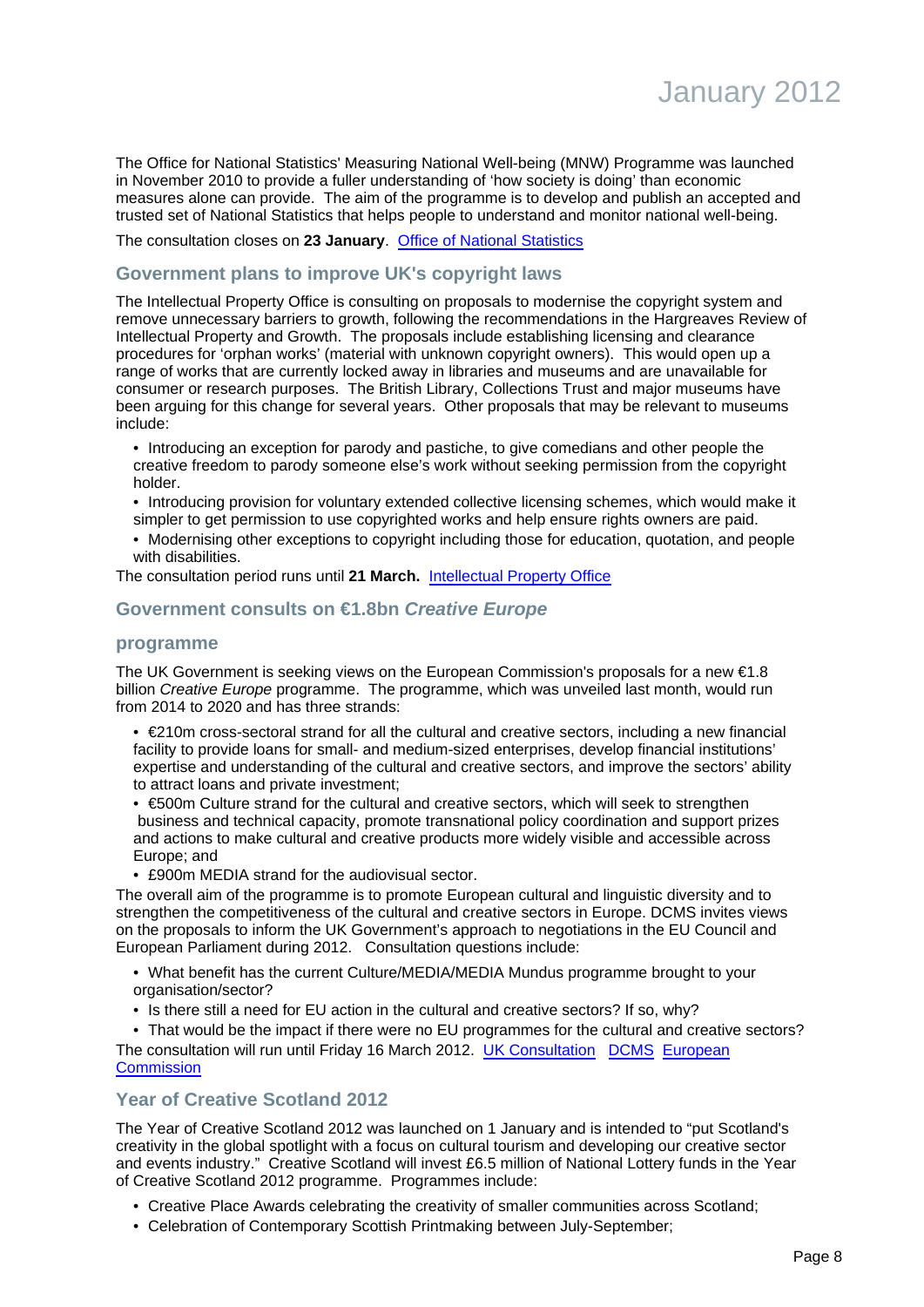- The City of Literature Trust's enLIGHTen project which will see building-sized dynamic projections in Edinburgh using material from the Scottish Enlightenment period; and
- RockNess Express, a bespoke train service to the annual Rock Ness Festival from Kings Cross Station featuring on-board music and Scottish food and drink.

There are still opportunities to apply for funding. The second and final deadline for both the Culture and Tourism Opportunity and the First in a Lifetime award is 31 January, 2012. More announcements of projects and programmes for the Year of Creative Scotland 2012 are expected throughout the year. [Creative Scotland](http://www.creativescotland.com/investment/investment-programmes/national-events-201214) 

### **Edinburgh to host first ever International culture summit**

Culture Ministers from around the world will gather in Edinburgh on 13-14 August 2012 to debate the power and profile of culture in forging and fostering international relationships. The first International Culture Summit will follow immediately after the Olympic Games closing ceremony, and take place during the Edinburgh Festivals.

The Summit is a collaboration between the Scottish Government, the UK Government, the Edinburgh International Festival and the British Council. It will bring together Culture Ministers with prominent artists, thinkers and others involved in developing and implementing cultural policy. The conference theme will be 'Culture as an International Dialogue'. The programme is being devised around three strategic strands:

- The role of the arts and culture in deepening and broadening our understanding of the complex relationships between cultures and nations;
- Sustaining private and public support for culture; and
- Future skills for the creative industries and the role of technology.

The venue and detailed programme for the Summit will be announced in due course. [Scottish](http://www.scotland.gov.uk/News/Releases/2011/12/16150010) **[Government](http://www.scotland.gov.uk/News/Releases/2011/12/16150010)** 

#### **Scots-Chinese cultural agreement**

A Memorandum of Understanding on Culture between China and Scotland was signed on 5 December, committing the Governments in Beijing and Edinburgh to supporting greater exchange and collaboration across the arts, creative industries, heritage and national collections. The intergovernmental MoU commits to closer ties across four key areas: cultural collaboration; best practice; educational outreach; and networking opportunities. First Minister Alex Salmond MSP signed the MoU along with China's Minister of Culture Mr Cai Wu at a ceremony in Beijing. Examples of Sino-Scots cultural exchange in recent years include collaborations between the National Museum of Scotland and both the National Geological Museum of China and the Chinese Aviation Museum. In November, a nine-person delegation of museum directors from China came to Scotland to visit museums including the National Museum of Scotland and Kelvingrove Art Gallery and Museum.

In the same ceremony at China's Ministry of Culture, a formal agreement was also signed between Historic Scotland and the State Administration of Cultural Heritage to incorporate the Eastern Qing Tombs into the 'Scottish 10' digital mapping project, using cutting-edge laser scanning technology. [Scottish Government](http://www.scotland.gov.uk/News/Releases/2011/12/05113404)

# **New museums could be part of family day out plan for Olympic venues**

The Olympic Park venues should be marketed as a family day out after the Games, with joint tickets and extra visitor attractions to help boost the local economy, says a report published by the London Assembly on 8 December. Recognising that the venues are likely to need continued public subsidy after the Games, the report stresses the importance of increasing visitor numbers to encourage local regeneration. It also suggests that the Olympic Park Legacy Company look at developing complementary visitor attractions around the venues such as museums and sports taster sessions, as well as shops and markets, to broaden their appeal.

Park Life, by the Assembly's Economy, Culture and Sport Committee, focuses on the legacy plans for the Aquatics Centre, Velopark, Handball Arena, and the Eton Manor hockey and tennis centre. It recommends that the Olympic Park Legacy Company and the Lee Valley Regional Park Authority work together to promote the four venues as a single destination open to the public. [Greater London](http://www.london.gov.uk/media/press_releases_london_assembly/assembly-calls-family-day-out-plan-2012-venues) **[Authority](http://www.london.gov.uk/media/press_releases_london_assembly/assembly-calls-family-day-out-plan-2012-venues)**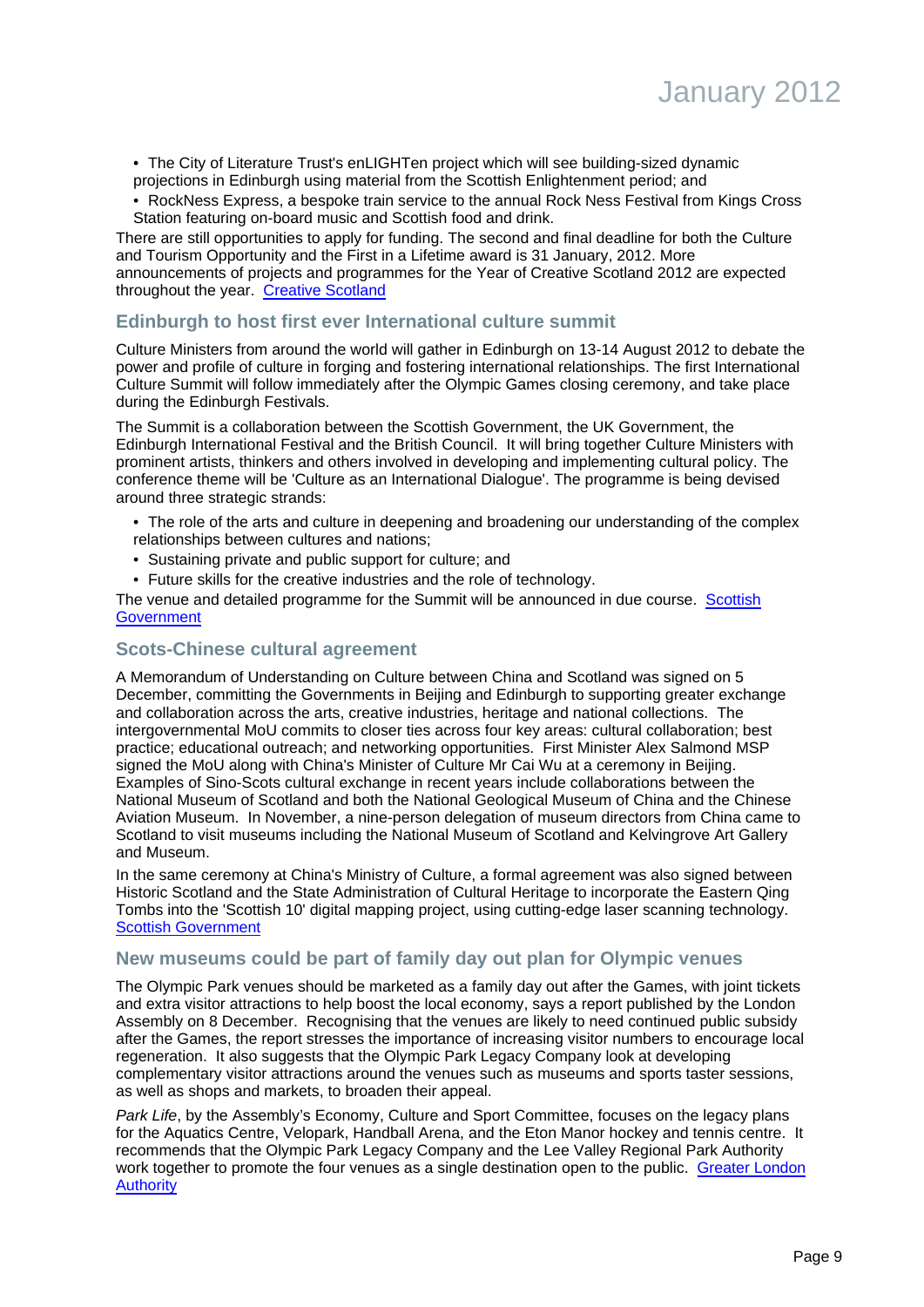# **Budget for Olympic Ceremonies doubled to £81m**

The Government has announced an additional £41m for the London 2012 Opening and Closing Ceremonies, doubling the budget for the four events to £81m. The announcement was included in the London 2012 Olympic and Paralympic Games Quarterly Report, published by DCMS on 5 December. It said that the additional funding was "to support LOCOG in delivering the Government's ambitions for the four London 2012 Opening and Closing ceremonies, to ensure four excellent events that will showcase the tremendous creative talent that the UK possesses." It is widely reported that the additional funding, which comes from within the £9.3bn Olympic funding package, followed a discussion with the Prime Minister about plans for the events. In the same report, the Government announced an additional £271m for security. [DCMS](http://www.culture.gov.uk/news/media_releases/8674.aspx)

Meanwhile, the Head of the National Audit Office warned on 6 December that more money may be required to fund the London 2012 Olympics. Introducing the NAO publication Preparations for the London 2012 Olympic and Paralympic Games: Progress report December 2011, Amyas Morse said: "In my view, the likelihood that the Games can still be funded within the existing £9.3 billion public sector funding package is so finely balanced that there is a real risk more money will be needed." The report concluded that the Olympic Delivery Authority remains on course to deliver its work on the Olympic Park on time, within budget and to the standard required. On current projections, however, almost the whole of the £9.298 billion Public Sector Funding Package for the 2012 Games is likely to be required, with little scope for further unforeseen costs to emerge in the eight months

left. [National Audit Office](http://www.nao.org.uk/publications/press_notice_home/1012/10121596.aspx) 

#### **Mayor seeks 2,000 volunteers for Love Libraries scheme**

The Mayor of London Boris Johnson announced on 6 December that he wants to recruit 2,000 'Library Champions' volunteers. £100,000 is being invested to develop the Team London Love Libraries scheme, which will see people recruited over the next six months to help provide a range of library based activities including supporting reading and literacy, helping to set up reading groups and helping people to use the internet. The Love Libraries programme is being delivered by a consortium of organisations made up of the Association of London Chief Librarians, the Reading Agency, and Chief Leisure Officers Association.

London has around 380 public libraries. Love Libraries is part of the Team London programme, which has received £2m from the Reuben Foundation and through which the Mayor aims to mobilise an extra 10,000 volunteers across the capital by May 2012. [Greater London Authority](http://www.london.gov.uk/media/press_releases_mayoral/mayor-london-launches-team-london-love-libraries-scheme)

#### **Culture Secretary unveils first 20 locations of local TV**

The 20 towns and cities across the UK which are expected to be the first to have their own local TV stations were announced by Culture Secretary Jeremy Hunt MP on 13 December. The 'pioneer areas' will be Belfast, Birmingham, Brighton and Hove, Bristol, Cardiff, Edinburgh, Glasgow, Grimsby, Leeds, Liverpool, London, Manchester, Newcastle, Norwich, Nottingham, Oxford, Plymouth, Preston, Southampton and Swansea. It is anticipated that the first local television licences will be awarded from summer 2012, and then the first of the new stations could be broadcasting from 2013. [DCMS](http://www.culture.gov.uk/news/media_releases/8703.aspx)

#### **NESTA Centre for Innovation Prizes**

NESTA is establishing a centre for innovation prizes. This will be a hub for expertise in designing, setting up and running challenge prizes to tackle social and technological challenges in the public interest. Department for Business, Innovation and Skills will also invest £250,000 per year in a Innovation Prize Fund, to be used by the Centre to run inducement prizes that spur new innovations. The Centre is being established in response to the growing interest in the use of challenge prizes in recent years. [NESTA](http://www.nesta.org.uk/news_and_features/assets/features/centre_for_innovation_prizes)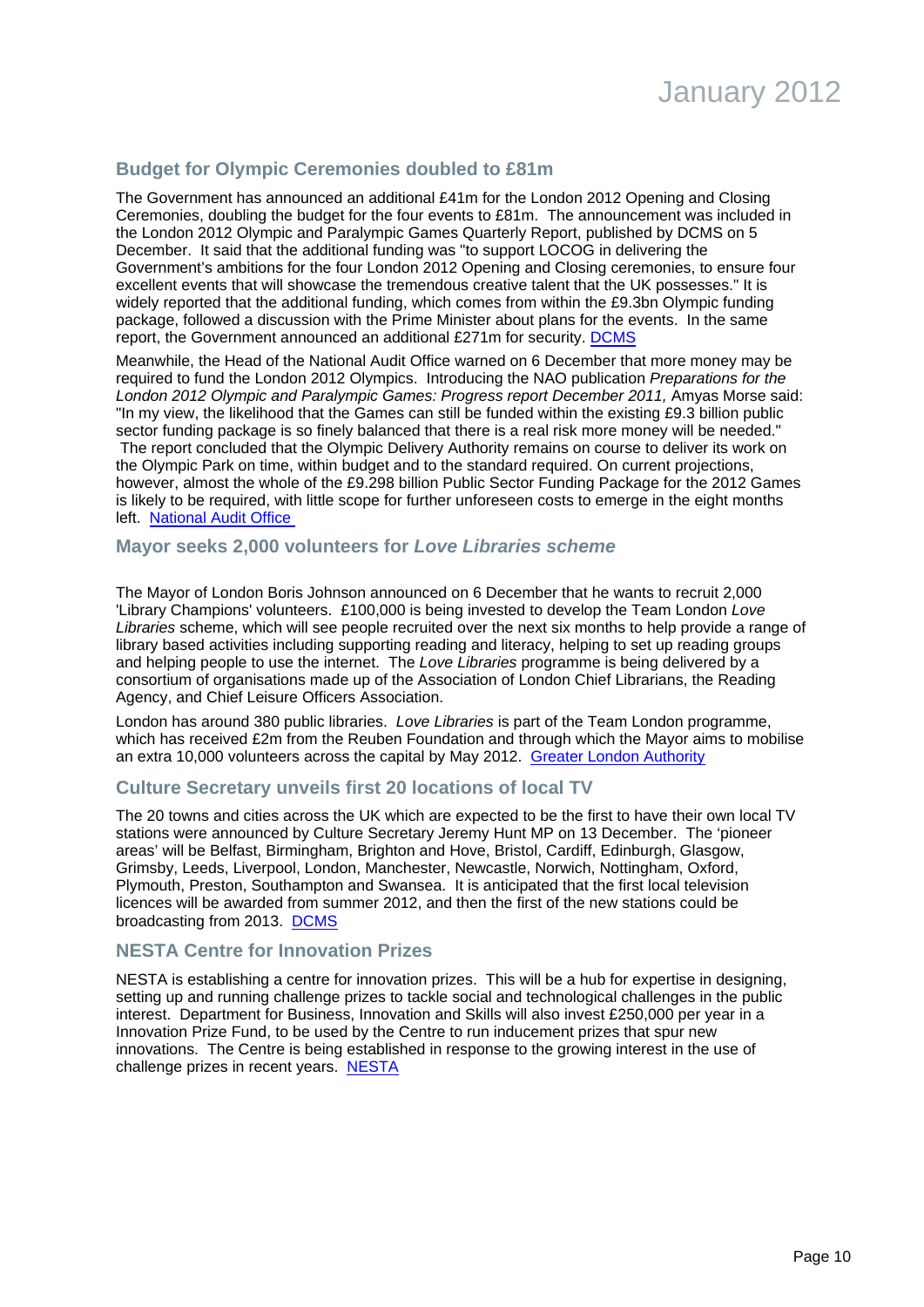# **HONOURS AND APPOINTMENTS**

# **Dame Lynne Brindley to step down in 2012**

The British Library has announced that, after twelve years as Chief Executive, Dame Lynne Brindley is to step down at the end of July 2012. Under her leadership, the British Library has developed as a major cultural and scholarly institution in its new flagship building at St Pancras and has become more accessible to researchers, business users, and the public. Dame Lynne has led a major strategic development and modernisation programme to ensure that the Library is relevant, innovative and accessible in the digital age.

Dame Lynne plans to add to her portfolio of interests, which include non-executive Board membership of Ofcom, the Court of the Goldsmiths' Company and several research and higher education bodies. The [British](http://pressandpolicy.bl.uk/Press-Releases/Dame-Lynne-Brindley-to-step-down-as-Chief-Executive-of-the-British-Library-at-the-end-of-July-2012-548.aspx) Library Board has begun the process of recruiting a successor. British **[Library](http://pressandpolicy.bl.uk/Press-Releases/Dame-Lynne-Brindley-to-step-down-as-Chief-Executive-of-the-British-Library-at-the-end-of-July-2012-548.aspx)** 

# <span id="page-10-0"></span>**Contributions to culture recognised in New Year Honours List**

**Paul Ruddock**, Chairman of the Victoria & Albert Museum was awarded a Knighthood for services to the Arts. **Dr Andrew Burnett**, Deputy Director, British Museum was awarded a CBE for services to the British Museum and Numismatics. **James Holloway**, Director of the Scottish National Portrait Gallery was awarded a CBE for services to the Arts. **Eddie Davies**, a Trustee of the V&A, was awarded a CBE for services to charitable services. **James Lupton**, lately Chairman of the Board of Trustees of the Dulwich Picture Gallery, was awarded a CBE for services to the Arts and Philanthropy.

Those awarded OBEs for services to culture included:

- Amanda Sharp and Mathew Slotover, Co-Founders of the Frieze Art Fair, for services to the visual arts;
- Sarah Weir, Arts and Culture Director at Olympic Park Legacy Company and previously Head of Arts and Cultural Strategy for London 2012;
- David Posnett, Chairman of Trustees, Holburne Museum, Bath;
- Nicholas Payne for services to the Arts and Heritage in the North West;
- Robin Hodge, Publisher, The List, for services to Arts and Culture;
- Christopher Pemberton, Director of National Collections, English Heritage;
- Colin Pyrah, Special Projects Director, Paragon Creative for services to the UK Heritage Industry.

Museum volunteers were recognised with MBEs including Peter Hollins for voluntary service to the Royal Naval Museum and Dr Pieter Thomas Van Der Merwe, General Editor, National Maritime Museum. There was an OBE for the Master Framer, John Jones, for services to the arts. [Cabinet](http://www.cabinetoffice.gov.uk/news/new-years-honours-list-2012) **[Office](http://www.cabinetoffice.gov.uk/news/new-years-honours-list-2012)** 

#### **Trustee Appointments**

Ed Vaizey, Minister for Culture, has appointed **Wesley Irwin Paul** as **Chair of the Royal Armouries**. Mr Paul has worked in the financial industry for 35 years, including as Managing Director and Global Head of Investments at J.P Morgan. He is currently Chairman of a private equity and financing firm specialising in identifying innovative and breakthrough technologies in the security sector. Mr Paul is a keen art collector, especially of antique arms and armour, and has developed a strong interest in museums and how they connect to their target audiences. He has led a project to develop an Earth Sciences Museum for the UAE. Mr Paul is currently working to raise finances for several charities and sits on the Boards of several start-up companies around the globe. [DCMS](http://www.culture.gov.uk/news/media_releases/8731.aspx)

The Prime Minister has approved the appointment of **João Baptista, Mark Damazer CBE, Professor Edmund De Waal OBE, Theresa Sackler** and **Harold Tillman CBE** as Trustees of the Victoria and Albert Museum. [More](http://www.number10.gov.uk/news/new-trustees-for-va-museum/)

The Prime Minister has also approved the reappointment of **Professor David Drewry** and **Dr Derek Langlsow** as Trustees of the Natural History Museum. [More](http://www.number10.gov.uk/news/trustees-of-the-natural-history-museum-reappointed/)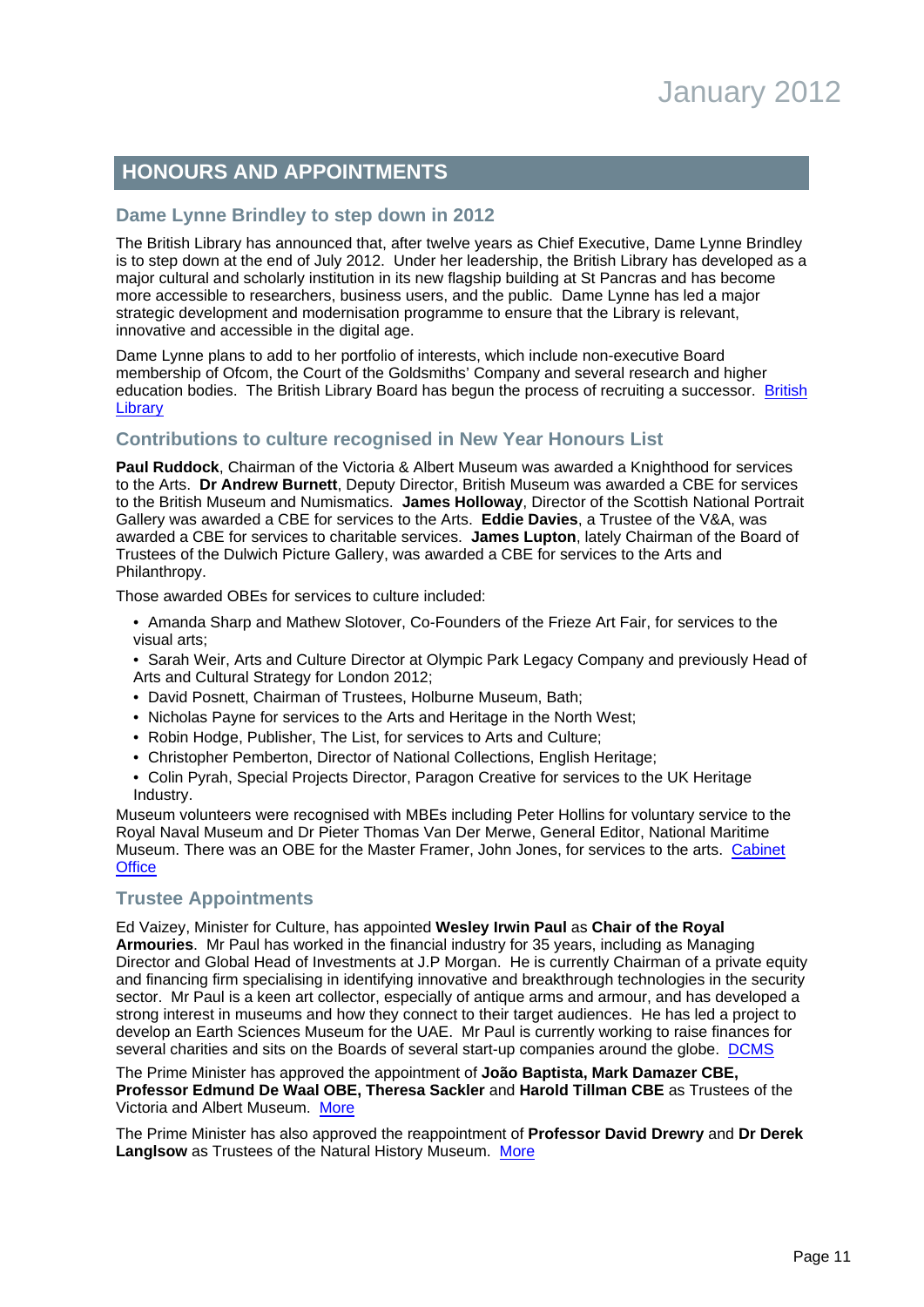

# **The Royal Parks**

**Linda Lennon CBE** has been selected as the next Chief Executive of The Royal Parks. Linda is currently Chief Executive of the Parole Board. Prior to this, she was Area Director for the Civil and Family Courts in London and has thirty years of experience of working in the Courts in London and the South East. Linda will take up her new role formally on 5 March. DCMS announced in October that **Mark Camley** would be leaving the Royal Parks to take up a new post at the [Olympic Park](http://www.legacycompany.co.uk/) [Legacy Company](http://www.legacycompany.co.uk/) where he will be responsible for setting up the Queen Elizabeth Olympic Park. **[DCMS](http://www.culture.gov.uk/news/news_stories/8735.aspx)** 

#### **Tate Liverpool**

**Francesco Manacorda**, Director of Artissima, the international fair of contemporary art in Turin, has been appointed the new **Artistic Director, Tate Liverpool**. He has been Visiting Lecturer in Exhibition History and Critical Theory at the Curating Contemporary Art department at the Royal College of Art, London since 2006 and between 2007 and 2009, he was Curator at Barbican Art Gallery. Francesco Manacorda will take up the appointment in April 2012, working with Andrea Nixon, Executive Director, Tate Liverpool. [Tate](http://www.tate.org.uk/about/pressoffice/pressreleases/2011/25340.htm)

#### **Also**

Culture Secretary Jeremy Hunt MP has announced that **Suzanna Taverne** has been appointed as a member of the BBC Trust, the governing body of the BBC. Suzanna Taverne was previously Managing Director of the British Museum and is currently a Non-Executive Director of the Nationwide Building Society and Ford Credit Europe. She is also a Trustee of the Design Museum. [DCMS](http://www.culture.gov.uk/news/media_releases/8724.aspx)

**Harry Cliff** has been named by the Science Museum and the Cavendish Laboratory as the first **Science Museum Fellow of Modern Science**. The fellowship builds on a close working relationship with Professor Gibson and the Cambridge High Energy Particle Physics group. As well as searching for new phenomena in high-energy proton-proton collisions at the Large Hadron Collider, Mr Cliff will be involved in communicating fundamental science to Science Museum visitors through the CERN exhibition and new galleries. The post runs until October 2014 and is funded by the Newton Trust.

**Patrick Greene** CEO of Museum Victoria has been appointed the new Chair of the Council of Australasian Museum Directors (CAMD). CAMD brings together the leaders of the major national, state and regional museums in Australia and New Zealand. Dr Greene was Director of the Museum of Science and Industry in Manchester (1983-2002) and is a former President of the UK Museums Association.

# **NMDC JOBS**

Our jobs website, [www.nationalmuseumjobs.org.uk](http://www.nationalmuseumjobs.org.uk/) also has details of current vacancies at leading museums around the UK including:

- Visual Merchandiser, Natural History Museum
- Informal Learning Assistants, Imperial War Museum Duxford
- Head of Corporate Events, Victoria & Albert Museum
- Curator Lepidoptera, Natural History Museum
- Senior Archivist Future Catalogue, National Archives
- Events Officer, Wallace Collection.

For details of these jobs and many more visit [www.nationalmuseumjobs.org.uk](http://www.nationalmuseumjobs.org.uk/)

# <span id="page-11-0"></span>**2012 HIGHLIGHTS**

Many of the top museum exhibitions this year feature as part of the London 2012 Festival, the finale to the Cultural Olympiad. Museums across the country are also staging exhibitions and events to celebrate Her Majesty the Queen's Diamond Jubilee. Other notable anniveraries this year include the centenary of the sinking of RMS Titanicand the 200th anniversary of the birth of Charles Dickens. Here is a round up of some of the highlights across NMDC member institutions: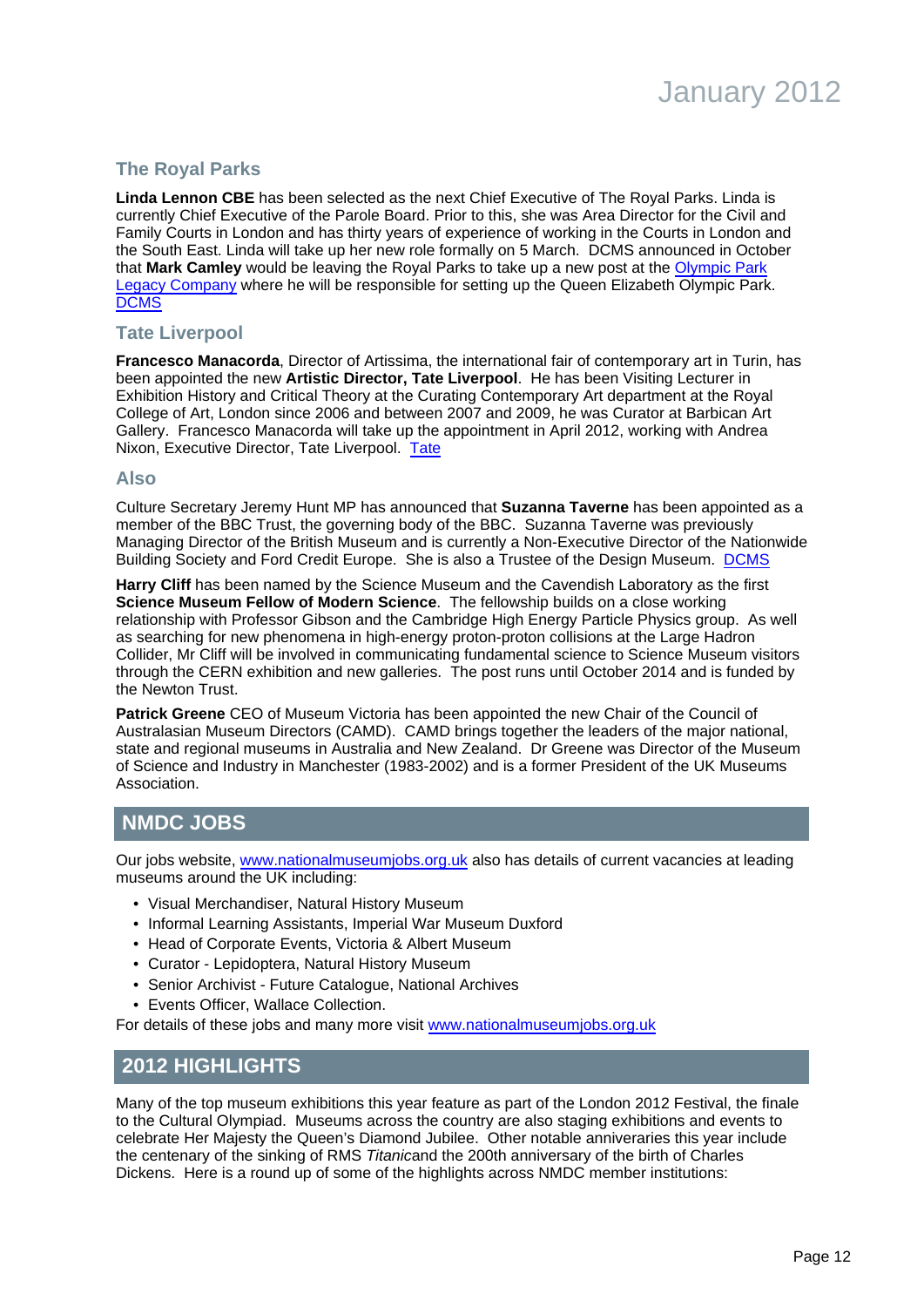# **Amgueddfa Cymru National Museum Wales**

With the support of the Welsh Government, the Creu Hanes – Making History project group will submit a bid to the Heritage Lottery Fund (HLF) in February, as part of a £25m project to transform St Fagans: National History Museum.

Following the success of the BBC's two series about the history of Scotland and Ireland, Amgueddfa Cymru has played a key role in a new landmark series about the history of Wales, commissioned by BBC Cymru Wales. The Story of Wales will be shown in Wales in early 2012 and on the BBC Network later in the year.

Amgueddfa Cymru will also work in partnership with Artes Mundi, the international arts exhibition and prize (under the leadership of new Director Ben Borthwick) to stage the **Artes Mundi V exhibition** at National Museum Cardiff in the autumn.

Elsewhere, the National Slate Museum in Llanberis, which has welcomed over 2 million people since 1972, will be celebrating its 40th Birthday in May. [National Museum Wales](http://www.museumwales.ac.uk/)

### **Ashmolean Museum of Art & Archaeology**

The artist Howard Hodgkin has been a passionate collector of Indian paintings since his school days. His entire collection will be displayed for the first time in **Visions of Mughal India: The Collection of Howard Hodgkin** opening at the Ashmolean Museum in February. To celebrate the 2012 London Olympics , the Ashmolean will display a group of bronze sculptures from **Art At The Edge**, a commissioned series of sculptural studies representing different Olympic and Paralympic sports, which will be placed in the Ashmolean's Human Image gallery amongst the permanent collection. The major exhibition opening in May is **The English Major Prize: The Capture of the Westmorland,** a mix of detective work and colourful characters from the 18th century using material from the merchant ship that was captured by the French in 1779 with a cargo laden with art, books and antiquities collected by Grand Tourists on their travels through Italy. [Ashmolean Museum](http://www.ashmolean.org/news/index.php?id=168)

#### **British Museum**

**Hajj: Journey to the heart of Islam**, opening later this month, has been produced in partnership with King Abdulaziz Public Library in Saudi Arabia and is the first major exhibition dedicated to the Hajj. The exhibition will bring together loans from Saudi Arabia, the Khalili collection and the British Library to examine the significance of the Haij and how this spiritual journey has evolved throughout history. To coincide with the Olympic Games, the British Museum will present **Shakespeare: Staging the World**, in collaboration with the Royal Shakespeare Company. The major exhibition will include objects, digital media and performance. The Museum's Director, Neil MacGregor will also present a new BBC Radio 4 series using museum objects to explore Shakespeare's world.

The Museum's programme of UK touring exhibitions continues, with Weston Park Museum hosting the final stop for **China: Journey to the East**, which has already been seen by more than 400,000 visitors around the UK. The British Museum will use the prize money from the 2011 Art Fund Museum of the Year Prize to fund a series of significant single object loans around the country from 2012 – 2014. The first of these will be the Mildenhall Dish, displayed at Ipswich Museum.

The Museum will also open a new gallery in June: the Citi Money Gallery, featuring 1,200 objects from the near-million objects in the Museum's money collections. [British Museum](http://www.britishmuseum.org/)

#### **Birmingham Museums and Art Gallery**

The £9m Birmingham – A City in the Making capital development project is due to be completed in late 2012, transforming the top floor of Birmingham Museum and Art Gallery with innovative new galleries telling the global story of Birmingham and its people, from prehistory to the present day. BMAG will be the first venue **Ten Drawings by Leonardo da Vinci: A Diamond Jubilee Celebration**, a UK tour of some of the Royal Collection's finest drawings. **Children's Lives** opening in March will reveal both how the experience of childhood has changed and how it has been understood and constructed by adults from the 18th century to present. [Birmingham Museums](http://www.bmag.org.uk/)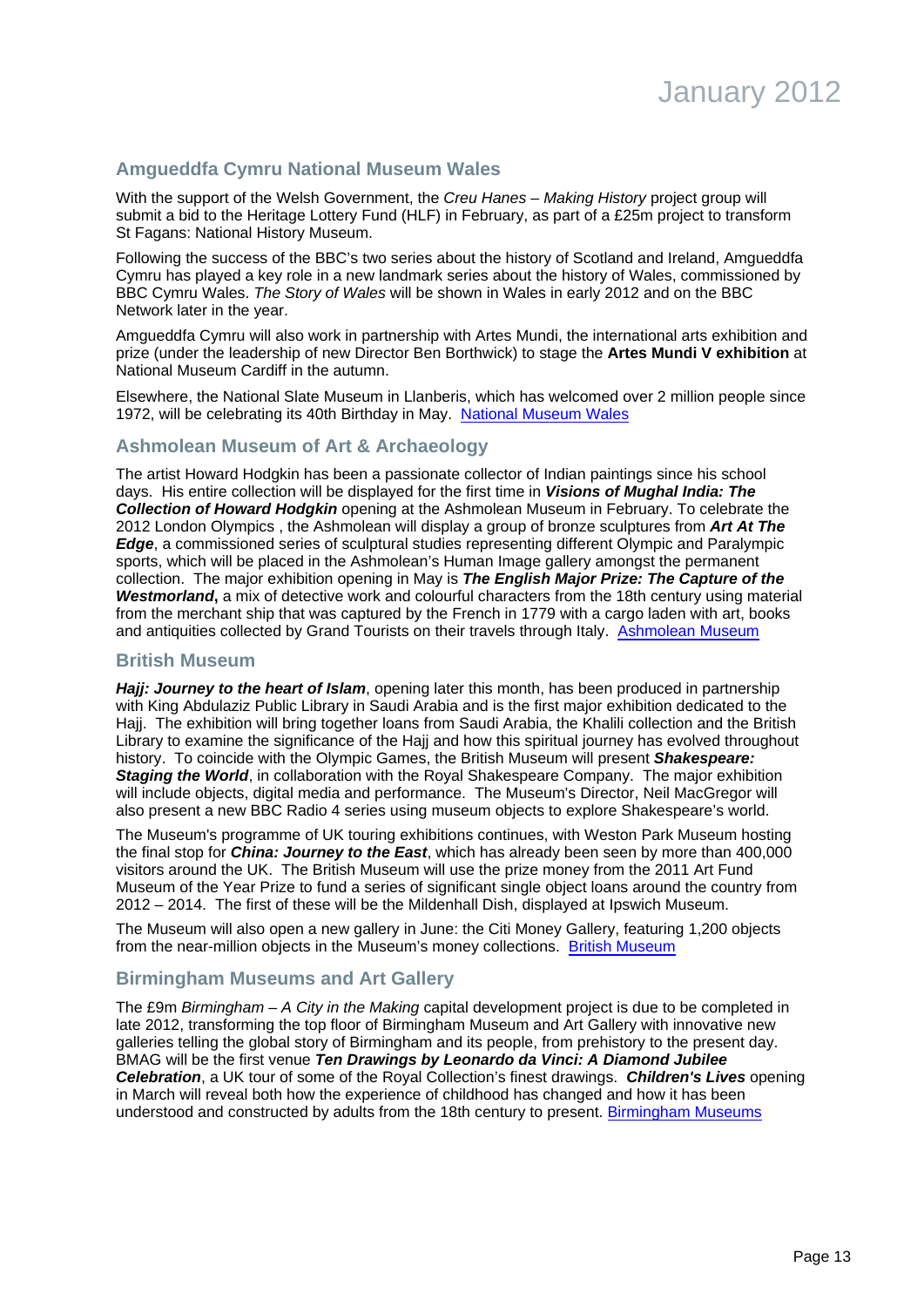# **Glasgow Museums**

Kelvingrove Art Gallery and Museum is staging **Essence of Beauty: 500 Years of Italian Art** from April, which features Glasgow's best-loved paintings alongside other objects from the period. The Gallery of Modern Art celebrates the relationship between Glasgow, the Art Fund and the Common Guild which has been adding to the city's international works with exhibitions opening throughout the year. April sees the return of the Glasgow International Festival, which will continue its tradition of bringing together exhibitions by the best international and local artists. It will showcase 130 artists with 90% of works new or previously unseen in the UK. Kelvingrove will also be exploring the lives of the Victorians with events running from early in the New Year until March with a two day celebration of The Victorians Uncovered. [Glasgow Museums](http://www.glasgowlife.org.uk/museums/Pages/home.aspx)

#### **Imperial War Museum**

Highlights at the Imperial War Museums include **A Family in Wartime** at IWM London from 5 April, where visitors will be able to take a step back in time to the Second World War and experience life on the Home Front through the eyes of a real London-based family; a major photographic exhibition, **Cecil Beaton: Theatre of War** at IWM London from 6 September, featuring the work of one of the most celebrated photographers of the twentieth century; and **Frontline Medicine**, at IWM North from 13 October, which will explore health, fitness and disease, as well as the treatment of battlefield casualties in the maelstrom of the front line. IWM North celebrates its tenth birthday in 2012 with **10@10: a decade of surprising stories**, an interactive display revealing ten of the most remarkable tales the museum has uncovered in its first decade. Work will also continue on the Imperial War Museums' plans to mark the centenary of the First World War by leading a four year programme of cultural activities across the country, including the opening of brand new First World War galleries at IWM London in 2014. [Imperial War Museums](http://www.iwm.org.uk/sites/default/files/press-release/PRelease20111215-2012atIWM.pdf)

### **Museum of London**

**Dickens and London**, which opened last month and runs until June, will be the largest exhibition marking the 200th anniversary of Charles Dickens's birth in 2012. Original and rarely seen manuscripts of his most famous novels, including Bleak House and David Copperfield, will be on show, and visitors will be taken on a memorable and haunting journey, discovering the places and subjects which sparked his imagination. The Museum of London is launching a new iPhone and iPad graphic novel app which will take users on a journey through the darker side of Charles Dickens' London, with new chapters released each month on iTunes.

The Museum of London is marking the Diamond Jubilee with an exhibition opening in May, **At Home with the Queen,** which will feature Londoners photographed in their own homes with their cherished souvenirs of Queen Elizabeth II. **Doctors, Dissection and Resurrection Men**, opening in October, will explore the early 19th century history of human dissection and the illegal trade in dead bodies in an exhibition inspired by an archaeological excavation at the Royal London Hospital in 2006.

The Museum of London Docklands will host the German Olympic team (Deutsche Haus), which will take up residence in the Museum from July to September. As well as hosting Germany's leading athletes, the Museum will be home to the German Olympic Committee and a series of official receptions and press conferences. The Deutsche Haus' Fan Fest will enable visitors to sample food and drink and culture. The Museum will reopen to the public later in 2012 with improved facilities. [Museum of London](http://www.museumoflondon.org.uk/)

# **National Army Museum**

The National Army Museum will be entering into the patriotic spirit in the spring with the launch of an exhibition celebrating the Queen's Diamond Jubilee. In partnership with Disney DreamWorks, the Museum's **War Horse: Fact & Fiction** exhibition will include costumes from the upcoming film. The Museum will also be undertaking a partnership with Ancestry.co.uk, offering the opportunity for "horsey" stories from people's own family histories to feature in the exhibition. The Museum will be marking the 30th anniversary of the Falklands War and will launch an online poll and exhibition to search for Britain's Greatest Enemy Commander, following the success of a similar event last year. 2012 will also see the launch of the Museum's Online Collection and the appointment of a Regimental Liaison Officer to build upon the Museum's work with the nationwide network of Regimental Museums. [National Army Museum](http://www.nam.ac.uk/)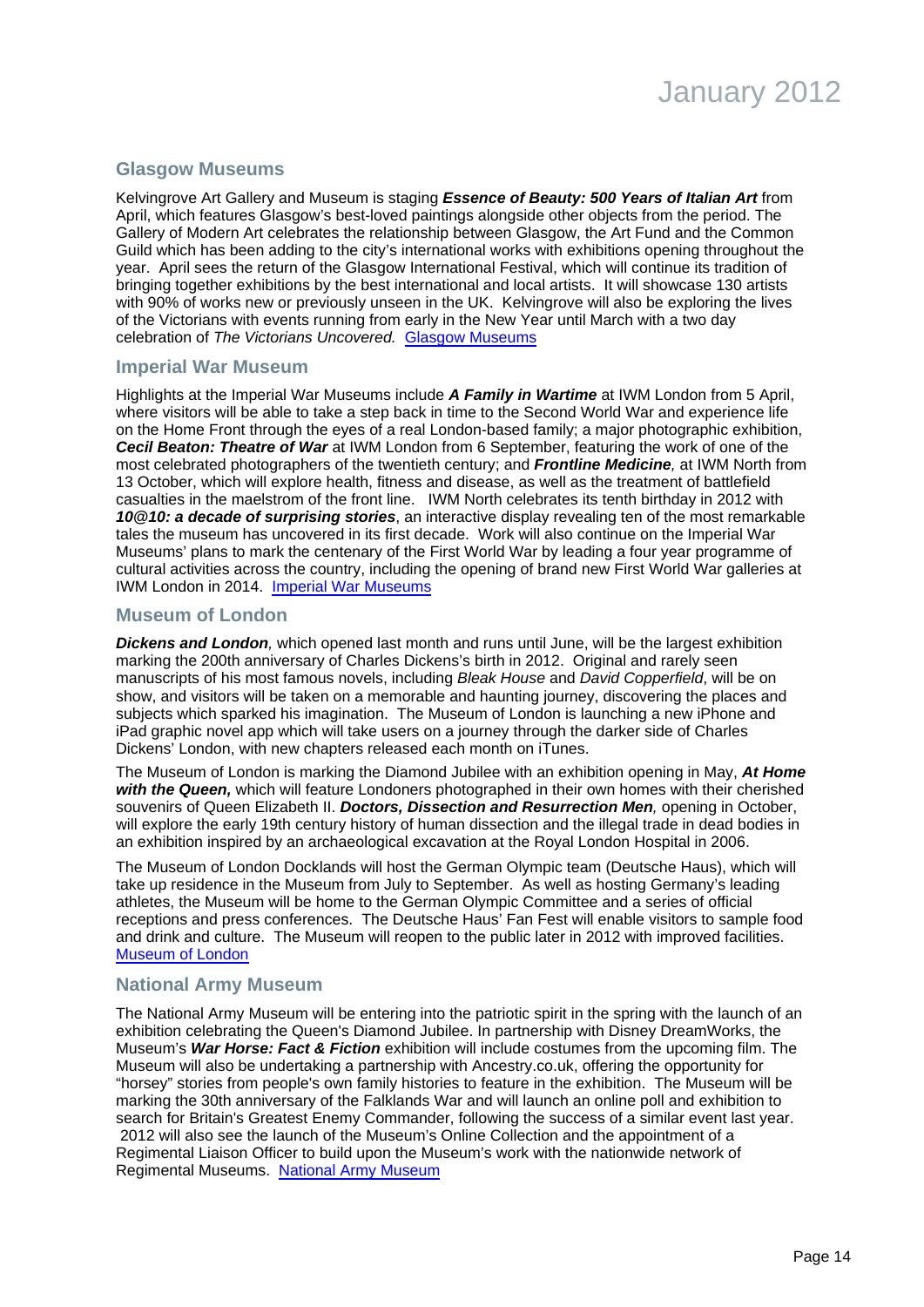# **National Gallery**

**Turner Inspired: In the Light of Claude**, opening in March, is a collaboration between the National Gallery and Tate Britain, looking at the influence Claude's mastery of light and landscape had on Turner. The exhibition also introduces visitors to the story of the Turner Bequest, with archive material illustrating the importance of this relationship in the history of the National Gallery.

As part of the Cultural Olympiad's London 2012 Festival, the National Gallery and the Royal Opera House will collaborate to create **Metamorphosis: Titian 2012**, a free exhibition in the Sainsbury Wing opening in July. This will bring together a specially commissioned works by contemporary artists, poets, choreographers and composers in response to three of Titian's paintings – Diana and Actaeon, The Death of Actaeon and Diana and Callisto – all inspired by Ovid's poem Metamorphoses. British artists Chris Ofili, Conrad Shawcross and Mark Wallinger will design sets for three new ballets at the Royal Opera House, and their preparatory work will be displayed at the Gallery.

2012 also sees the continuation of the National Gallery's support for regional galleries as Titian's masterpiece, Diana and Actaeon, commences a UK tour that takes the work to galleries where it has never been seen before including the Walker Art Gallery in Liverpool, Norwich Castle Museum and Art Gallery, and the National Museum Cardiff. [National Gallery](http://www.nationalgallery.org.uk/)

# **National Galleries of Scotland**

**Van Gogh to Kandinsky: Landscapes of the Imagination** opening at the Scottish National Gallery in July is an international collaboration, between the National Galleries of Scotland, the Van Gogh Museum in Amsterdam and the Ateneum Art Museum - the Finnish National Gallery - in Helsinki. It is the first exhibition dedicated to Symbolist Landscape in Europe. **The Sculpture Show,** a major exhibition running until June at the Scottish National Gallery of Modern Art looks at 110 years of sculpture including works by Auguste Rodin and Martin Boyce. The highlight of the summer season at the Scottish National Gallery of Modern Art is **Picasso and Modern British Art** (also showing at Tate Brtiain in the spring), and this is the first exhibition to explore Pablo Picasso's lifelong connections with Britain. **John Bellany: A Passion for Life,** opening in November at the Scottish National Gallery marks the artist's 70th birthday and will be the largest and most comprehensive exhibition of John Bellany's work for 25 years. **Romantic Camera: Scottish Photography and the Modern World** is the first exhibition within the new Photography Gallery in the refurbished Scottish National Portrait Gallery. The second phase of the fundraising campaign for the Scottish National Portrait Gallery will also run until the spring of 2012 to fund the programme of exhibitions and a brand new education and outreach programme. [National Galleries of Scotland](http://www.nationalgalleries.org/)

# **National Maritime Museum**

In 2012, the National Maritime Museum will be celebrating the 75th anniversary of its opening by King George in April 1937. The Museum is marking the Diamond Jubilee with **Royal River: Power Pageantry and the Thames**, guest-curated by David Starkey. This is followed by **Ansel Adams: At the Water's Edge** – one of the largest retrospectives of the renowned American photographer and environmentalist's work ever to be held in the UK. The museum also commemorates the centenary of the sinking of RMS Titanic with **'Titanic' Remembered** displaying for the first time part of a unique collection, including survivors' letters, compiled by Walter Lord and William MacQuitty. Next year also sees Greenwich Park host the London 2012 Olympic and Paralympic Games with Queen's House, part of Royal Museums Greenwich, as a backdrop to the equestrian events. [Royal Museums](http://www.rmg.co.uk/) **[Greenwich](http://www.rmg.co.uk/)** 

# **National Museums Liverpool**

The Walker Art Gallery is the first of three venues throughout the UK that will display Titian '**Diana** and Actaeon': On tour from the National Gallery. The display is part of the National Gallery's programme to support regional galleries by touring works where they have not been seen before. The **John Moores Painting Prize 2012** opening in September is a major exhibition of contemporary paintings, selected through open competition and will be part of the Liverpool Biennial. Merseyside Maritime Museum opens **Titanic and Liverpool: the untold story** in March will include the only known surviving Titanic First Class ticket and other rarely-seen items linked to the disaster and tell the story from the perspective of key personalities in the drama. This exhibition is part of the Liverpool and the World Exhibition Series, part-funded by the European Union. [National Museums](http://www.liverpoolmuseums.org.uk/) **[Liverpool](http://www.liverpoolmuseums.org.uk/)**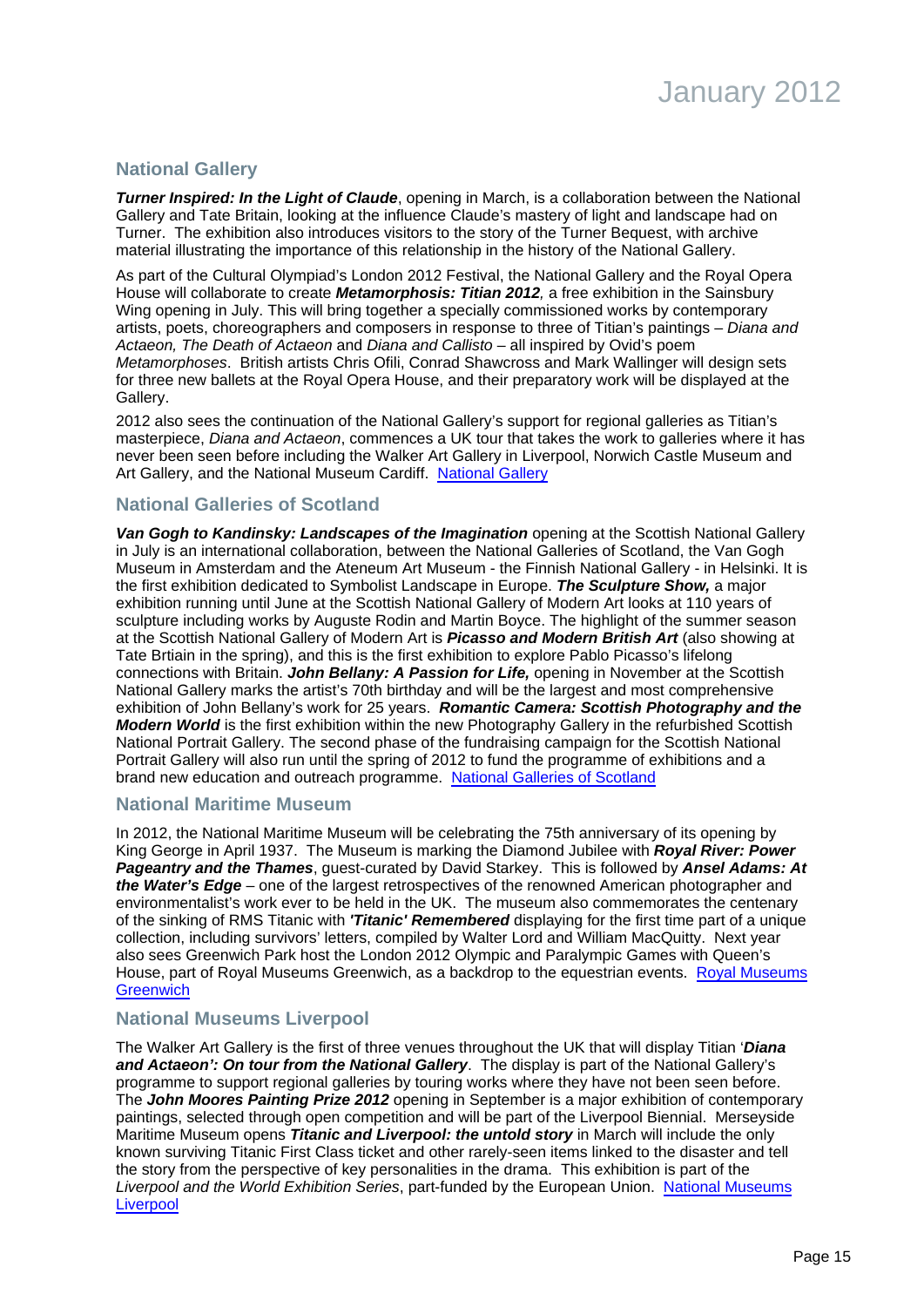# **National Museums Northern Ireland**

National Museums Northern Ireland will be marking the centenary of the sinking of the Titanic in April 1911 with a new exhibition at the Ulster American Folk Park in March entitled **Titanic: A Window on Emigration** focusing on individual passenger stories from the ill-fated liner. Record numbers are expected to visit the Ulster Folk & Transport Museum's **TITANICa** exhibition featuring salvaged items from the ship itself and items from the recently acquired White Star Line collection. Major exhibitions at the Ulster Museum include a dynamic and entertaining Dinosaurs exhibition which has proven a huge hit with visiting families in other UK museums, and in June **Ten Drawings by Leonardo da Vinci: A Diamond Jubilee Celebration**. [National Museums Northern Ireland](http://www.nmni.com/)

#### **National Museum of Science and Industry**

Visitors to the Science Museum's exhibition **Me in 3D**, opening in January, will be invited to participate in scientific study investigating the structure of different faces, adding 3D images of their faces to create the largest database of its kind in partnership with Great Ormond Street Hospital, University College Hospital and the Eastman Dental Hospital and Institute. Also from January, the **Professor Stephen Hawking Exhibition** will celebrate Stephen Hawking's 70th birthday, his life and achievements, and will feature objects and papers primarily sourced from Hawking's own archives. March will see the UK premiere of the exhibition '**HEXEN 2.0'** by British artist Suzanne Treister. In May, a virtual Philharmonia will take up residence at the Science Museum. **Universe of Sound** is a hi-definition interactive immersive experience, taking Gustav Holst's The Planets and using giant screens, touch screens, unconventional projecting surfaces, movement-based interaction and planetarium-style fulldome projection to enable visitors to step inside each section of the orchestra. [Science Museum](http://www.sciencemuseum.org.uk/)

Highlights at the National Railway Museum include a magical Wizard Week with the steam star of the Harry Potter movies, the return of the Flying Scotsman following the completion of its 6-year restoration project and Britain's biggest rail celebration, Railfest, which will see a space the size of 11 football pitches filled with iconic locomotives and railway-related activities. Exhibitions in the Museum's new Art Gallery include **Fear and Fascination** exploring some of the Museum's earliest prints, cartoons, drawings and paintings from the dawn of the railways. [National Railway Museum](http://www.nrm.org.uk/)

The National Media Museum will open its new Life Online gallery in March, the world's first gallery to explore the social, technological and cultural impact of the internet and the web. The show launching Life Online's dedicated new exhibition space is entitled **[Open Source]** looking at the culture of sharing, collaboration, co-creation and openness as well as threats to net neutrality. The Museum presents the new-style Bradford International Film Festival in Partnership with Virgin Media in April and during the London 2012 Olympic Games will screen highlights of the London 2012 Olympic Games in a Super Hi-Vision (Ultra High Definition) cinema, one of three to be created in the UK in partnership with the BBC. [National Media Museum](http://www.nationalmediamuseum.org.uk/)

#### **National Museum of the Royal Navy**

In autumn 2012, the NMRN will break ground with a major project to deliver the 20th and 21st Centuries Gallery at its Portsmouth site and bring the telling of the story of the Royal Navy up to the present day. The Heritage Lottery Fund has just announced £1.4m funding for the £4.5m project. The Museums will also mark the 30th anniversary of the Falklands Campaign with events in the NMRN at Portsmouth, in the Royal Marines Museum and with an exhibition at the Fleet Air Arm Museum. 2012 will also see significant progress in the work to save Jutland's last floating survivor, HMS Caroline, and NMRM will continue to work to develop the visitor-facing role of HMS Victory. A major initiative in Science, Technology, Engineering and Mathematics will be set in train with support from Lockheed Martin, the Museum's first corporate partner in this enterprise. A new Mary Rose Museum will open in Portsmouth Historic Dockyard later in 2012, 30 years after the raising of the Tudor warship. The £35 million heritage project by the Mary Rose Trust will reunite the Mary Rose hull and many of the 19,000 artefacts, placed in context, in a brand new boat-shaped museum. [National Museum of the Royal Navy](http://www.royalnavalmuseum.org/)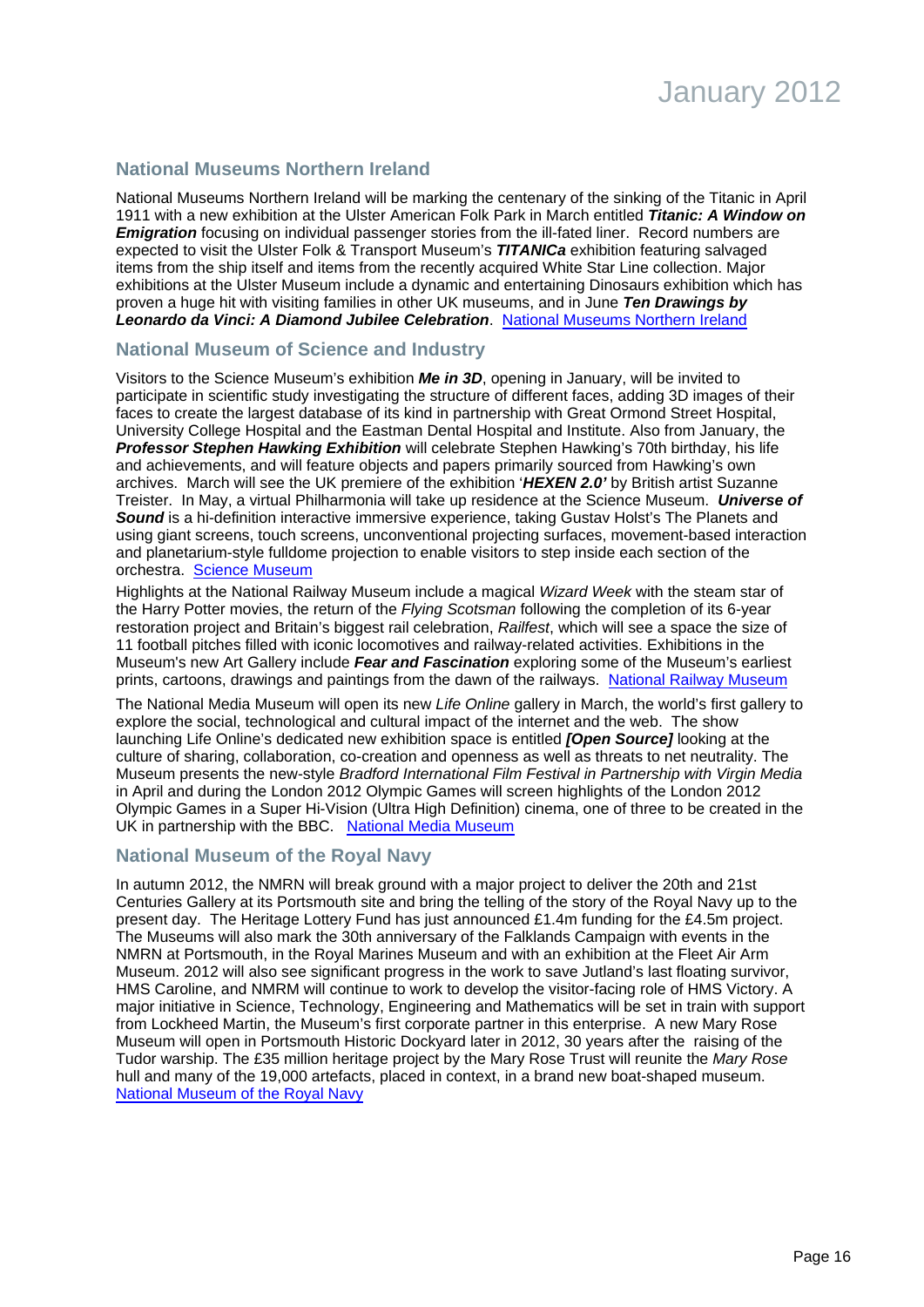# **National Museums Scotland**

Following the success of an overwhelming one million visitors to its flagship site, National Museums Scotland will be revealing a major new space for international exhibitions at the heart of the National Museum of Scotland. The first exhibition in this space, **Fascinating Mummies** opens in February with treasures from the National Museum of Antiquities in Leiden. **Catherine the Great, An Enlightened Empress** opening in the summer, has been co-developed with the State Hermitage Museum and will show exclusively in Edinburgh. It will include outstanding paintings, magnificent costumes and uniforms, gold and silver and strong personal stories of Catherine and her reign. It will be the first time that many of the 300 items on display will have been shown outside of Russia. In June, **Sounds Global** will be the first display in the new National Museum of Scotland created by and for young people and is part of the Stories of the World 2012 Cultural Olympiad project. **Dr Livingstone, I Presume?,** opening in the autumn and in partnership with National Museums of Malawi, anticipates the bicentenary of Dr David Livingstone and traces his life story from his early working life in a cotton mill to studying medicine and divinity and becoming a missionary in Africa.

At the National War Museum at Edinburgh Castle, **Reconstructing Lives** looks at the experience of those who have lost limbs in war, whether military or civilian, and the technology which helps rebuild their lives. From April at the National Museum of Costume, visitors can reminisce about bygone fashion with **Off the Peg: Fashion from the '40s and '50s**. **A Sense of Place,** opening in May, will showcase new work by a group of emerging and established jewelry artists from Denmark, Finland, Iceland, Norway, Sweden and Scotland. [National Museums Scotland](http://www.nms.ac.uk/)

### **National Portrait Gallery**

The National Portrait Gallery is participating in the London 2012 Festival through the major exhibition **Lucian Freud Portraits, BT Road to 2012** and **BP Portrait Award: Next Generation**. Other highlights of 2012 include **The Queen: Art and Image**, a touring exhibition to mark the Queen's Diamond Jubilee, **BP Portrait Award 2012, Henry Prince of Wales** and the **Taylor Wessing Photographic Portrait Prize 2012.** The renewal and extension of the long-standing partnerships with BP has just been announced and will sustain funding for the BP Portrait Award through 2017, allowing the Gallery to continue to encourage new and established artists to enter the award and to develop work with young people, through the BP Portrait Award: Next Generation project. In 2011 the Gallery announced the appointment of Dr Tarnya Cooper, Curator of Sixteenth Century Portraits, as Chief Curator, following the retirement of Jacob Simon. [National Portrait Gallery](http://www.npg.org.uk/)

#### **Natural History Museum**

**Scott's Last Expedition** opening at the Natural History Museum this month goes beyond the familiar tales of the journey to the Pole and the death of the Polar party, to explore the Terra Nova expedition's from every angle. **Wild Planet** opening in March is a free outdoor exhibition featuring 80 classic shots from Wildlife Photographer of the Year. From April, the Museum is hosting the UK premiere of Animal Bodyworks in the exhibition **Animal Inside Out**. The **Wildlife Photographer of the Year** exhibition opens in October. The Museum is also opening a new permanent gallery in November, showcasing our greatest Treasures, selected for their historical, scientific and cultural worth. [Natural History Museum](http://www.nhm.ac.uk/)

#### **Royal Air Force Museum**

**Royal Air Force Photographer of the Year** opens at the Royal Air Force Museum London this month displaying photographs taken by serving Personnel at home and in the field. Aeronauts, the interactive gallery for children will be transformed by September this year following a grant from the Royal Air Force Charitable Trust for the purpose of upgrading its interactive gallery for children. The upgrade will create a new teaching space for school visits, a new interactive activity area for younger visitors and families and allow the Museum to develop advanced scientific information displays for older visitors. Events at Royal Air Force Museum Cosford include a special Open Cockpits evening on Saturday 19th May 2012 with a selection of historic aircraft and cockpits available for close viewing for a limited number of visitors, allowing rare inside access to some of the World's most historic aircraft. [RAF Museum](http://www.rafmuseum.org.uk/)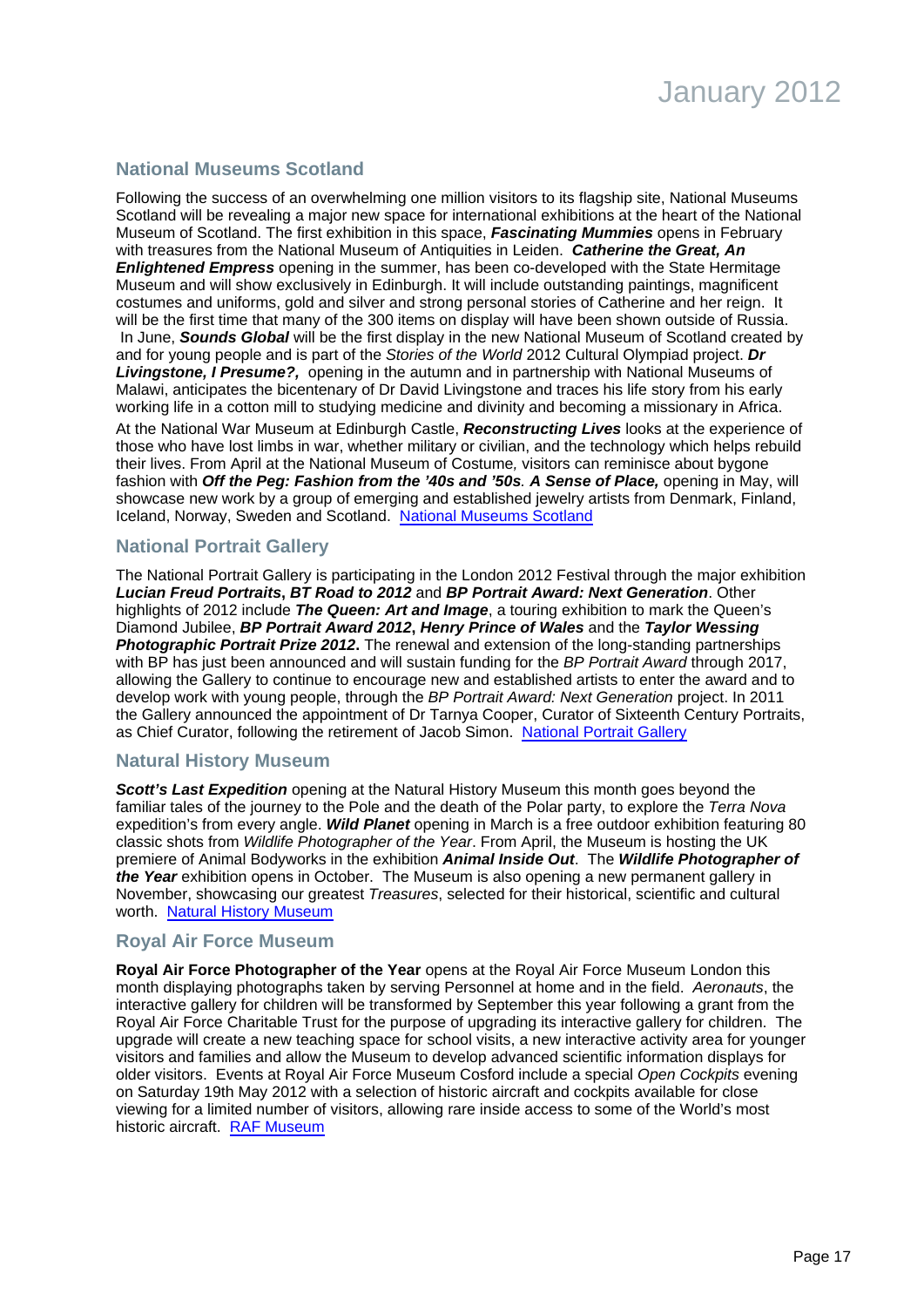# **Royal Armouries**

**Power House** is a new permanent exhibition curated by the Royal Armouries at the Tower of London which explores the stories and personalities behind the major organisations of state, who took care of royal business behind the mighty Tower wall from 1100 to the present day including the Royal Mint, Ordinance Survey and Royal Observatory. A new permanent display at the Royal Armouries Museum Leeds houses an installation of original carved wood panels by the West Riding Woodcarvers Association on the themes of the First and Second World Wars, a project funded in part by the Leeds Community Foundation. [Royal Armouries](http://www.royalarmouries.org/)

# **Sir John Soane's Museum**

In January the first tranche of never-before catalogued Adam drawings will be published on the Museum's website, making valuable information on this highly influential architectural style widely accessible.

Later, the Soane's £7m restoration programme, Opening Up the Soane, will celebrate completion of work in Number 12 Lincoln's Inn Fields, with the launch of new education space, lifts and a new shop and visitors entrance. The second phase of restoration, reinstating the private rooms in Number 13 Lincoln's Inn Fields, will begin in Spring/Summer 2012 bringing the Soane's past firmly into the present.

**Stadia: Sport and Vision in Architecture**, a ground breaking exhibition charting the history of sports stadia from antiquity to the fabulous 2012 Olympic Stadium will open stunning, new temporary exhibition galleries in July. The second phase of restoration, reinstating the private rooms in Number 13 Lincoln's Inn Fields, will begin in Spring/Summer 2012 bringing the Soane's past firmly into the present. [Sir John Soane's Museum](http://www.soane.org/)

#### **Tate**

The major exhibitions at Tate Britain this year are: **Picasso and Modern British Art,** opening in February, and is the first exhibition to explore Pablo Picasso's lifelong connections with Britain; and the **Pre-Raphaelites: Victorian Avant-Garde** opening in September which sets out to show that the Pre-Raphaelites constitute Britain's first modern art movement. Artist and film-maker **Patrick Keiller**, will create an ambitious new project for the Tate Britain Commission 2012.

In April, Tate Modern will present the first substantial survey of **Damien Hirst**'s work to be held in the UK, sponsored by the Qatar Museums Authority. This exhibition is part of the London 2012 Festival. **Edvard Munch: The Modern Eye**, opening in June aims to radically reassess the work of Norwegian painter looking at the relationship between his early 20th century paintings and drawings and his interest in photography, film and stage production. **William Klein / Daido Moriyama** in the autumn will be the first exhibition to examine the relationship between one of the twentieth century's most important photographers and film-makers and the most celebrated photographer to emerge from the Japanese Provoke movement. **Tino Sehgal**, whose works which consist purely of live encounters between people will undertake the annual commission for Tate Modern's Turbine Hall in summer 2012. The first phase of the new development of Tate Modern will open in the summer of 2012 which will include the opening of the former power station's Oil Tanks, space for live performances, two raw concrete galleries and a unique steel-lined gallery.

**Turner Monet Twomby** opens at Tate Liverpool in June and Tate St Ives has an exhibition on **Alex Katz** from May. [Tate](http://www.tate.org.uk/)

# **Tyne & Wear Archives & Museums**

2012 sees a range of major events and exhibitions at Tyne & Wear Archives & Museums venues including **Family Matters**, on show at the Laing Art Gallery in May. The exhibition brings together works from Tyne & Wear Archives & Museums, Tate, Norfolk Museums and Archaeology Service and Museums Sheffield and is part of the Great British Art Debate. Also in May is The Late Shows, NewcastleGateshead's Museums at Night event which last year attracted more than 24,000 visits. A number of venues will also be hosting exhibitions on a sporting theme including the Shipley Art Gallery which hosts **Athletes and Olympians** from the National Portrait Gallery and Monkwearmouth Station Museum which will be showing **Olympic Posters**, showing posters by artists such as David Hockney, Serge Paliokov, Allen Jones and Max Bill, from the Tyne & Wear Archives & Museums' collection. [Tyne & Wear Archives and Museums](http://www.twmuseums.org.uk/)